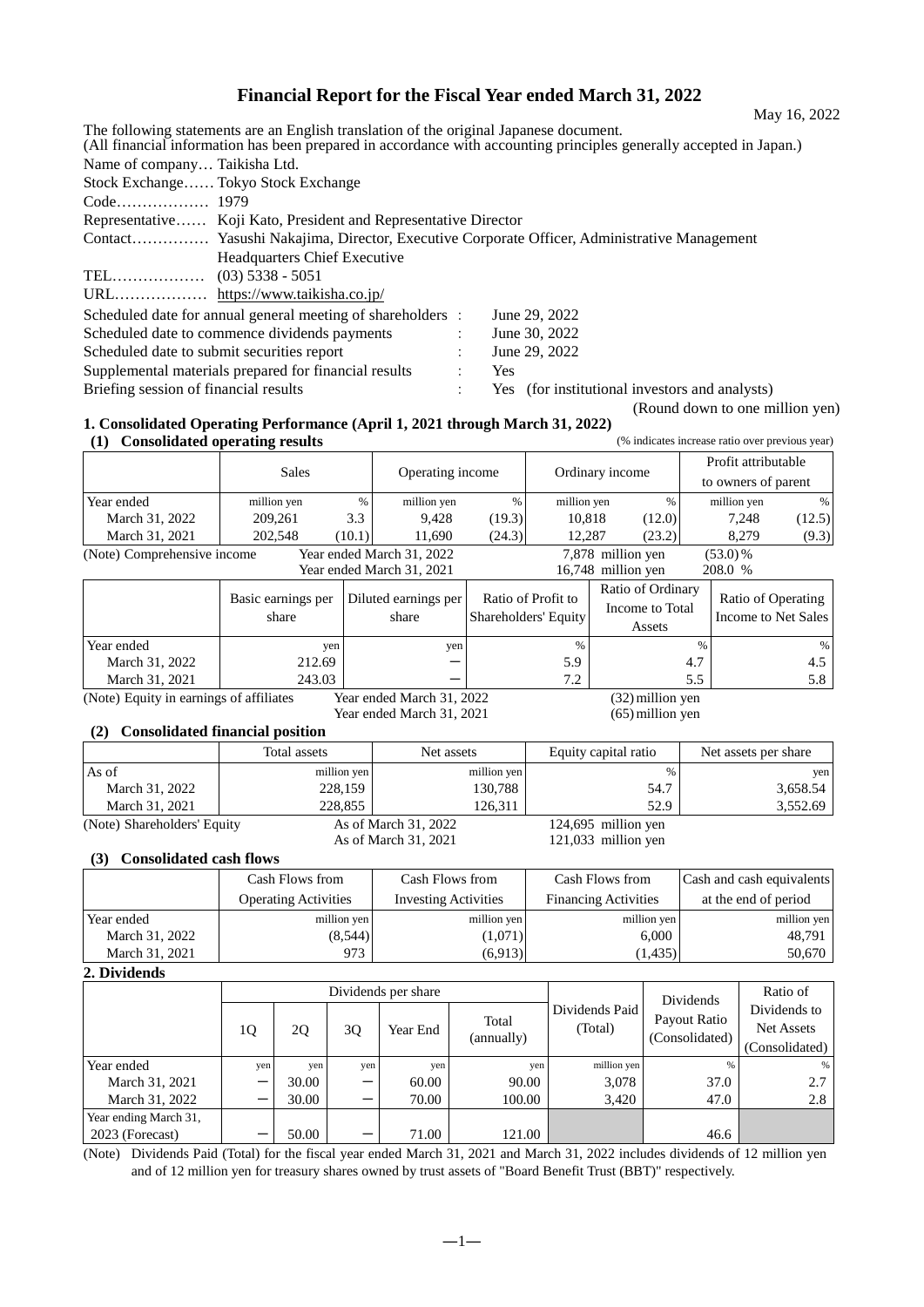### **3. Consolidated Earnings Forecast for Fiscal Year Ending March 31, 2023 (April 1, 2022 through March 31, 2023)**

|                                                                                      |                                                                              |       |             |                                     |                   |      |                     |      | (% indicates increase ratio over previous year) |     |
|--------------------------------------------------------------------------------------|------------------------------------------------------------------------------|-------|-------------|-------------------------------------|-------------------|------|---------------------|------|-------------------------------------------------|-----|
|                                                                                      |                                                                              |       |             | Profit attributable                 |                   |      |                     |      | Basic earnings per                              |     |
|                                                                                      | <b>Sales</b>                                                                 |       |             | Operating income<br>Ordinary income |                   |      | to owners of parent |      | share                                           |     |
|                                                                                      | million yen                                                                  | $\%$  | million yen | $\%$                                | million yen       | $\%$ | million yen         | $\%$ |                                                 | yen |
| Half year                                                                            | 92,400                                                                       | (0.0) | 3,400       | 23.0                                | 3,900             | 9.6  | 2,400               | 42.2 | 70.42                                           |     |
| Full year                                                                            | 212,500                                                                      | 1.5   | 10,800      | 14.5                                | 12,000            | 10.9 | 8,600               | 18.6 | 252.36                                          |     |
| 4. Others                                                                            |                                                                              |       |             |                                     |                   |      |                     |      |                                                 |     |
| (1) Changes in significant subsidiaries during the period                            |                                                                              |       |             |                                     |                   |      |                     |      |                                                 |     |
| (Changes in specified subsidiaries accompanying changes in scope of consolidation)   |                                                                              |       |             |                                     |                   |      |                     |      | : None                                          |     |
| (2) Changes in accounting policies, changes in accounting estimates and restatements |                                                                              |       |             |                                     |                   |      |                     |      |                                                 |     |
| (i)                                                                                  | Changes in accounting policies due to revisions of accounting standards etc. |       |             |                                     |                   |      |                     |      | : Yes                                           |     |
| (ii)                                                                                 | Changes in accounting policies other than (i)                                |       |             |                                     |                   |      |                     |      | : None                                          |     |
| (iii)                                                                                | Changes in accounting estimates                                              |       |             |                                     |                   |      |                     |      | : None                                          |     |
| (iv) Restatements                                                                    |                                                                              |       |             |                                     |                   |      |                     |      | : None                                          |     |
| (3) Number of shares issued (common shares)                                          |                                                                              |       |             |                                     |                   |      |                     |      |                                                 |     |
| (i)                                                                                  | Number of shares issued at end of period (including treasury shares)         |       |             |                                     |                   |      |                     |      |                                                 |     |
|                                                                                      | As of March 31, 2022                                                         |       |             |                                     | 35,082,009 shares |      |                     |      |                                                 |     |
|                                                                                      | As of March 31, 2021                                                         |       |             |                                     | 35,082,009 shares |      |                     |      |                                                 |     |
| (ii)                                                                                 | Number of treasury shares at end of period                                   |       |             |                                     |                   |      |                     |      |                                                 |     |
|                                                                                      | As of March 31, 2022                                                         |       |             |                                     | 998,559 shares    |      |                     |      |                                                 |     |
|                                                                                      | As of March 31, 2021                                                         |       |             |                                     | 1,013,823 shares  |      |                     |      |                                                 |     |

- (iii) Average number of shares during the period Year ended March 31, 2022 34,078,868 shares Year ended March 31, 2021 34,068,329 shares (Note) The Company has introduced the "Board Benefit Trust (BBT)" as its performance-linked and share-based compensation plan
- and its own shares remaining in the Trust are included as treasury shares. The number of treasury shares owned by the Trust as of March 31, 2022 and as of March 31, 2021 are 120,700 and 136,400, respectively. The average number of treasury shares owned by the Trust for the year ended March 31, 2022 and for the year ended March 31, 2021 are 125,531 and 136,400, respectively.

# **(Reference) Summary of Non-Consolidated Operating Performance**

# **1. Non-Consolidated Operating Performance (April 1, 2021 through March 31, 2022)**

| (1) Non-Consolidated operating re |
|-----------------------------------|
|-----------------------------------|

| (1)            | <b>Non-Consolidated operating result</b> |        |                      |        |                 | (% indicates increase ratio over previous year) |             |        |
|----------------|------------------------------------------|--------|----------------------|--------|-----------------|-------------------------------------------------|-------------|--------|
|                | <b>Sales</b>                             |        | Operating income     |        | Ordinary income |                                                 | Profit      |        |
| Year ended     | million yen                              | %      | million yen          | $\%$   | million yen     | $\frac{0}{6}$                                   | million yen | %      |
| March 31, 2022 | 107,435                                  | (1.1)  | 5,989                | (8.3)  | 11,323          | 5.9                                             | 7,657       | 13.1   |
| March 31, 2021 | 108.667                                  | (18.1) | 6,530                | (20.1) | 10,690          | (5.7)                                           | 6,769       | (11.5) |
|                | Basic earnings per                       |        | Diluted earnings per |        |                 |                                                 |             |        |
|                | share                                    |        | share                |        |                 |                                                 |             |        |
| Year ended     | yen                                      |        | yen                  |        |                 |                                                 |             |        |
| March 31, 2022 | 224.68                                   |        |                      |        |                 |                                                 |             |        |
| March 31, 2021 | 198.69                                   |        |                      |        |                 |                                                 |             |        |

# **(2) Non-Consolidated financial position**

|                             | Total assets | Net assets           | Equity capital ratio  | Net assets per share |
|-----------------------------|--------------|----------------------|-----------------------|----------------------|
| As of                       | million yen  | million yen          |                       | yen                  |
| March 31, 2022              | 148.593      | 103,110              | 69.4                  | 3,025.25             |
| March 31, 2021              | 149.439      | 100,794              | 67.4                  | 2,958.60             |
| (Note) Shareholders' Equity |              | As of March 31, 2022 | $103,110$ million yen |                      |

As of March 31, 2021 100,794 million yen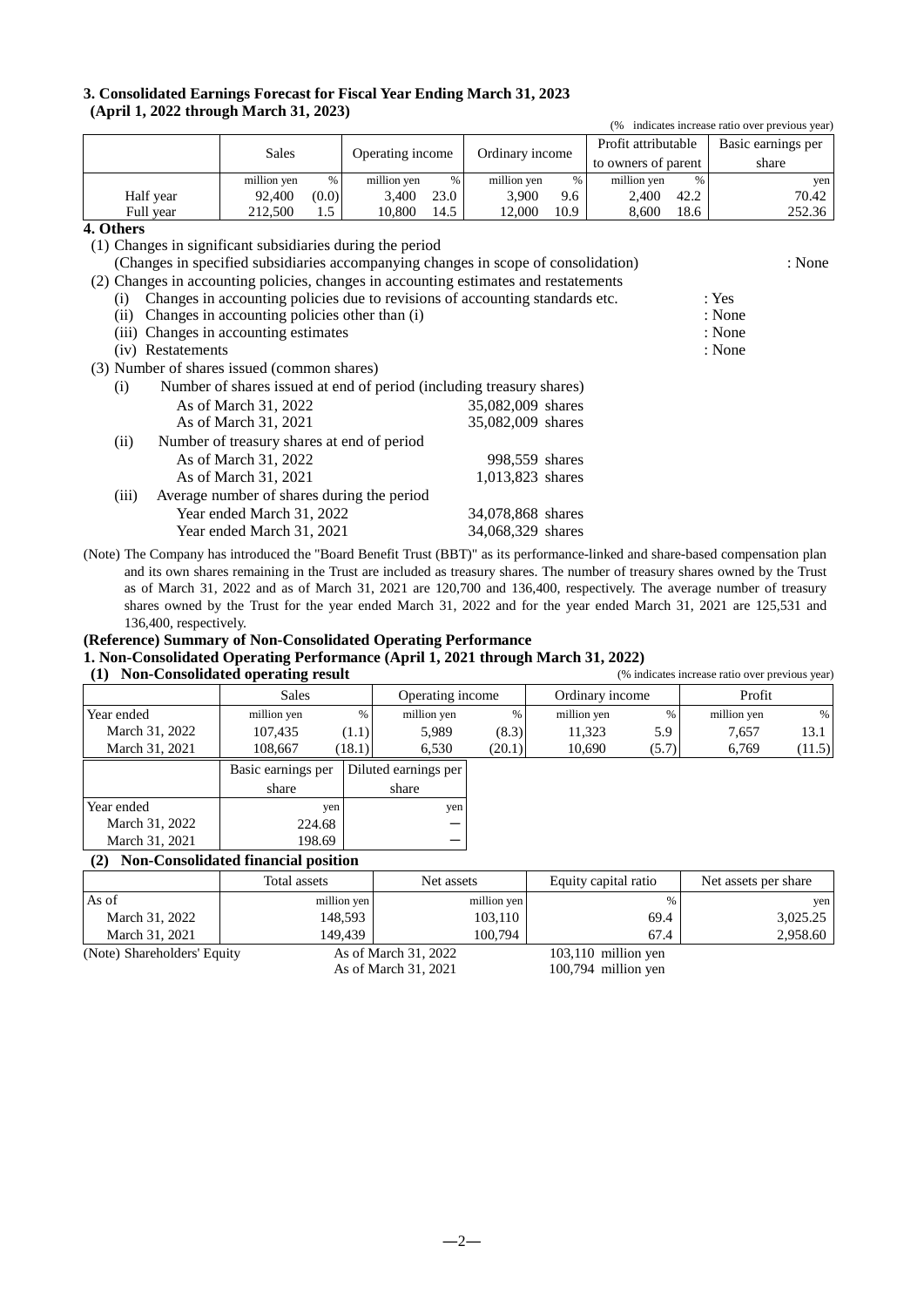### **2. Non-Consolidated Earnings Forecast for Fiscal Year Ending March 31, 2023 (April 1, 2022 through March 31, 2023)**

|           |              | (%   |                 | indicates increase ratio over previous year) |             |      |                             |
|-----------|--------------|------|-----------------|----------------------------------------------|-------------|------|-----------------------------|
|           | <b>Sales</b> |      | Ordinary income |                                              | Profit      |      | Basic earnings per<br>share |
|           | million yen  | %    | million yen     | $\%$                                         | million yen | %    | yen                         |
| Half year | 55,900       | 16.9 | 4.300           | 7.4                                          | 4.400       | 37.5 | 129.11                      |
| Full year | 127.400      | 18.6 | 9,500           | (16.1)                                       | 9.300       | 21.5 | 272.90                      |

※ This financial report is not subject to audit procedures.

※ Explanation about the proper use of consolidated forecasts and other notes

The data and forward-looking statements disclosed herein are based on current information as of today, and may change depending upon various factors. The data and assumptions do not mean guaranteeing accomplishment of goals and projections, and may be changed at any time without notice. Consequently, the Company ask you to use this information at your discretion based upon your own judgment and information you may obtain through other sources. The company will not be liable for any damages that result from the use of this information.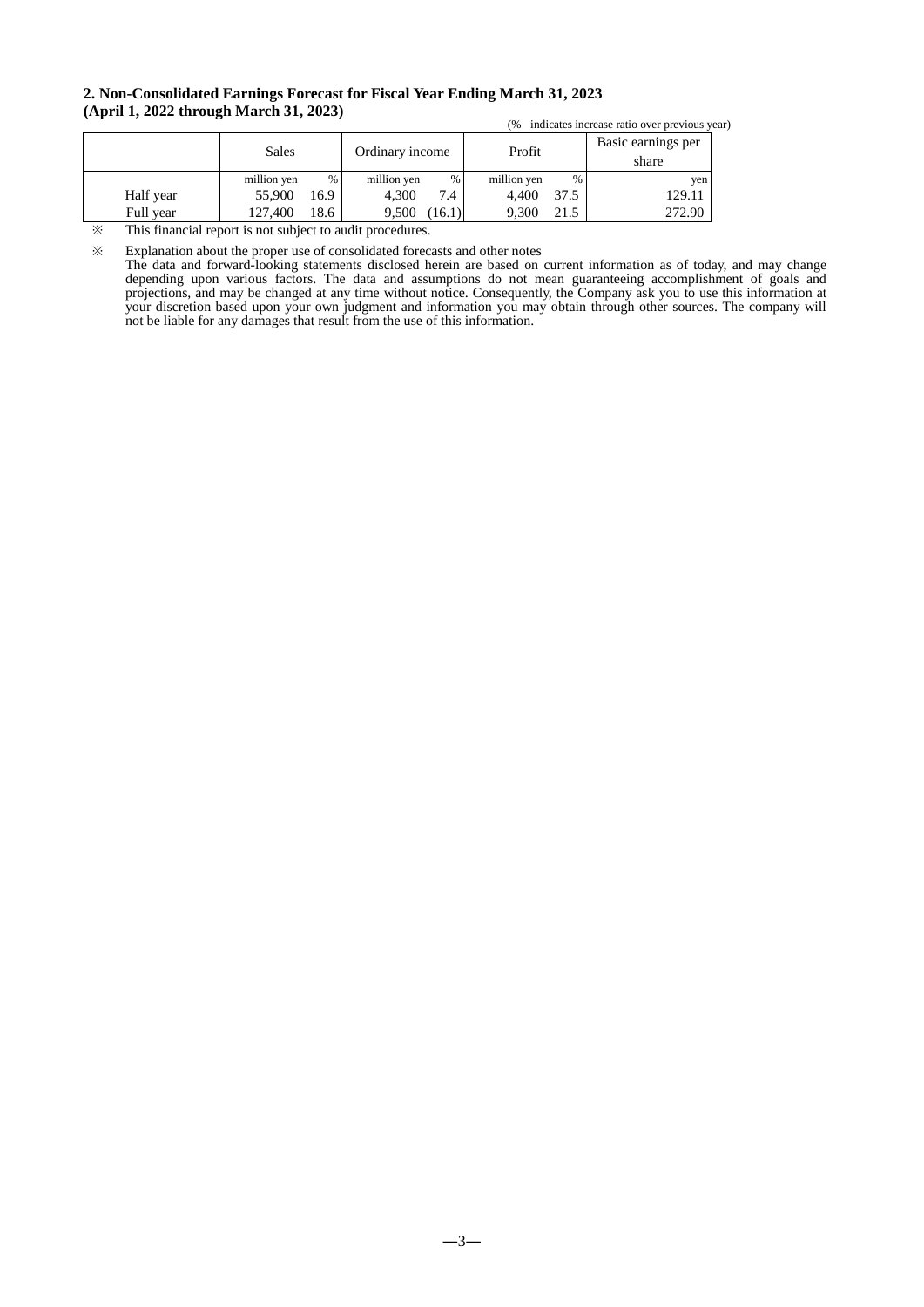# 1 Consolidated Financial Statements

# (1) Consolidated Balance Sheets

|                                                                                          |                      | Millions of yen      |
|------------------------------------------------------------------------------------------|----------------------|----------------------|
|                                                                                          | As of March 31, 2021 | As of March 31, 2022 |
| Assets                                                                                   |                      |                      |
| Current assets                                                                           |                      |                      |
| Cash and deposits                                                                        | 52,059               | 49,085               |
| Notes receivable, accounts receivable from completed construction<br>contracts and other | 101,413              | 104,956              |
| Securities                                                                               | 2,000                | 3,000                |
| Costs on uncompleted construction contracts                                              | 1,816                | 1,775                |
| Raw materials and supplies                                                               | 679                  | 1,007                |
| Other                                                                                    | 8,068                | 9,084                |
| Allowance for doubtful accounts                                                          | (649)                | (718)                |
| Total current assets                                                                     | 165,387              | 168,190              |
| Non-current assets                                                                       |                      |                      |
| Property, plant and equipment                                                            |                      |                      |
| Buildings and structures                                                                 | 8,035                | 8,389                |
| Machinery, vehicles, tools, furniture and fixtures                                       | 11,720               | 13,756               |
| Land                                                                                     | 1,772                | 1,737                |
| Other                                                                                    | 553                  | 639                  |
| Accumulated depreciation                                                                 | (11, 931)            | (13,279)             |
| Total property, plant and equipment                                                      | 10,150               | 11,243               |
| Intangible assets                                                                        |                      |                      |
| Goodwill                                                                                 | 4,084                | 3,966                |
| Customer-related assets                                                                  | 1,389                | 1,334                |
| Other                                                                                    | 2,976                | 2,081                |
| Total intangible assets                                                                  | 8,450                | 7,381                |
| Investments and other assets                                                             |                      |                      |
| Investment securities                                                                    | 32,677               | 29,605               |
| Deferred tax assets                                                                      | 1,026                | 520                  |
| Net defined benefit asset                                                                | 9,111                | 8,909                |
| Other                                                                                    | 2,100                | 2,710                |
| Allowance for doubtful accounts                                                          | (48)                 | (401)                |
| Total investments and other assets                                                       | 44,866               | 41,344               |
| Total non-current assets                                                                 | 63,468               | 59,969               |
| Total assets                                                                             | 228,855              | 228,159              |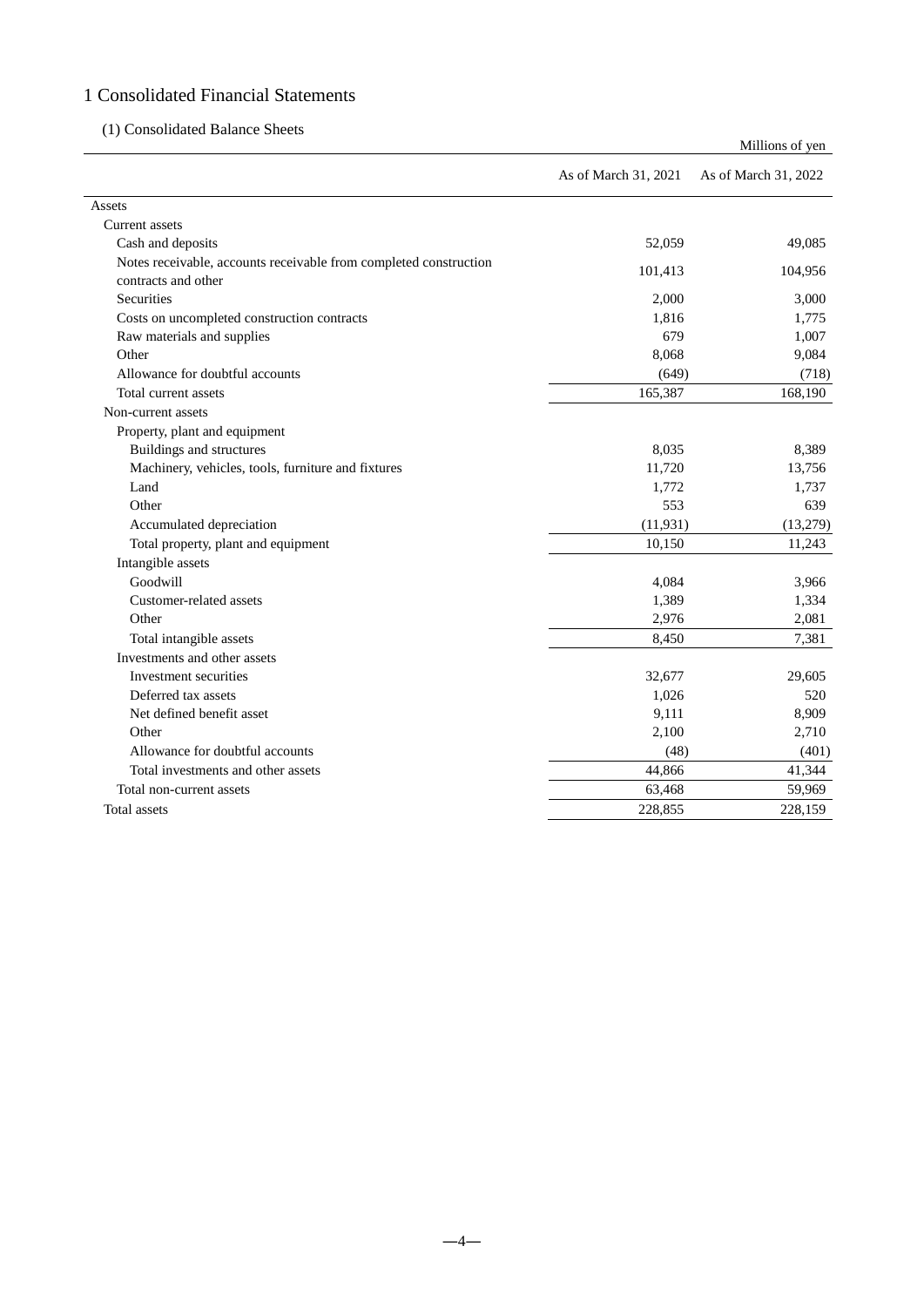|                                                                      |                      | Millions of yen      |
|----------------------------------------------------------------------|----------------------|----------------------|
|                                                                      | As of March 31, 2021 | As of March 31, 2022 |
| Liabilities                                                          |                      |                      |
| <b>Current liabilities</b>                                           |                      |                      |
| Notes payable, accounts payable for construction contracts and other | 52,050               | 47,102               |
| Short-term loans payable                                             | 6,588                | 15,535               |
| Income taxes payable                                                 | 1.607                | 1.672                |
| Advances received on uncompleted construction contracts              | 14,200               | 6,901                |
| Provision for warranties for completed construction                  | 475                  | 714                  |
| Provision for loss on construction contracts                         | 403                  | 392                  |
| Provision for directors' bonuses                                     | 63                   | 43                   |
| Other                                                                | 11,528               | 9,524                |
| Total current liabilities                                            | 86,919               | 81,886               |
| Non-current liabilities                                              |                      |                      |
| Long-term loans payable                                              | 4,769                | 5,605                |
| Deferred tax liabilities                                             | 8,821                | 7,877                |
| Provision for directors' retirement benefits                         | 40                   | 44                   |
| Provision for share-based remuneration for directors                 | 171                  | 145                  |
| Net defined benefit liability                                        | 1,507                | 1,462                |
| Other                                                                | 315                  | 349                  |
| Total non-current liabilities                                        | 15,625               | 15,484               |
| <b>Total liabilities</b>                                             | 102,544              | 97,371               |
| Net assets                                                           |                      |                      |
| Shareholders' equity                                                 |                      |                      |
| Capital stock                                                        | 6,455                | 6,455                |
| Capital surplus                                                      | 5,058                | 5,058                |
| Retained earnings                                                    | 95,701               | 99,893               |
| Treasury shares                                                      | (2, 594)             | (2, 544)             |
| Total shareholders' equity                                           | 104,620              | 108,862              |
| Accumulated other comprehensive income                               |                      |                      |
| Valuation difference on available-for-sale securities                | 14,237               | 11,908               |
| Deferred gains or losses on hedges                                   | (3)                  | (25)                 |
| Foreign currency translation adjustment                              | (237)                | 2,017                |
| Accumulated remeasurements of defined benefit plans                  | 2,416                | 1,932                |
| Total accumulated other comprehensive income                         | 16,412               | 15,833               |
| Non-controlling interests                                            | 5,277                | 6,092                |
| Total net assets                                                     | 126,311              | 130,788              |
| Total liabilities and net assets                                     | 228,855              | 228,159              |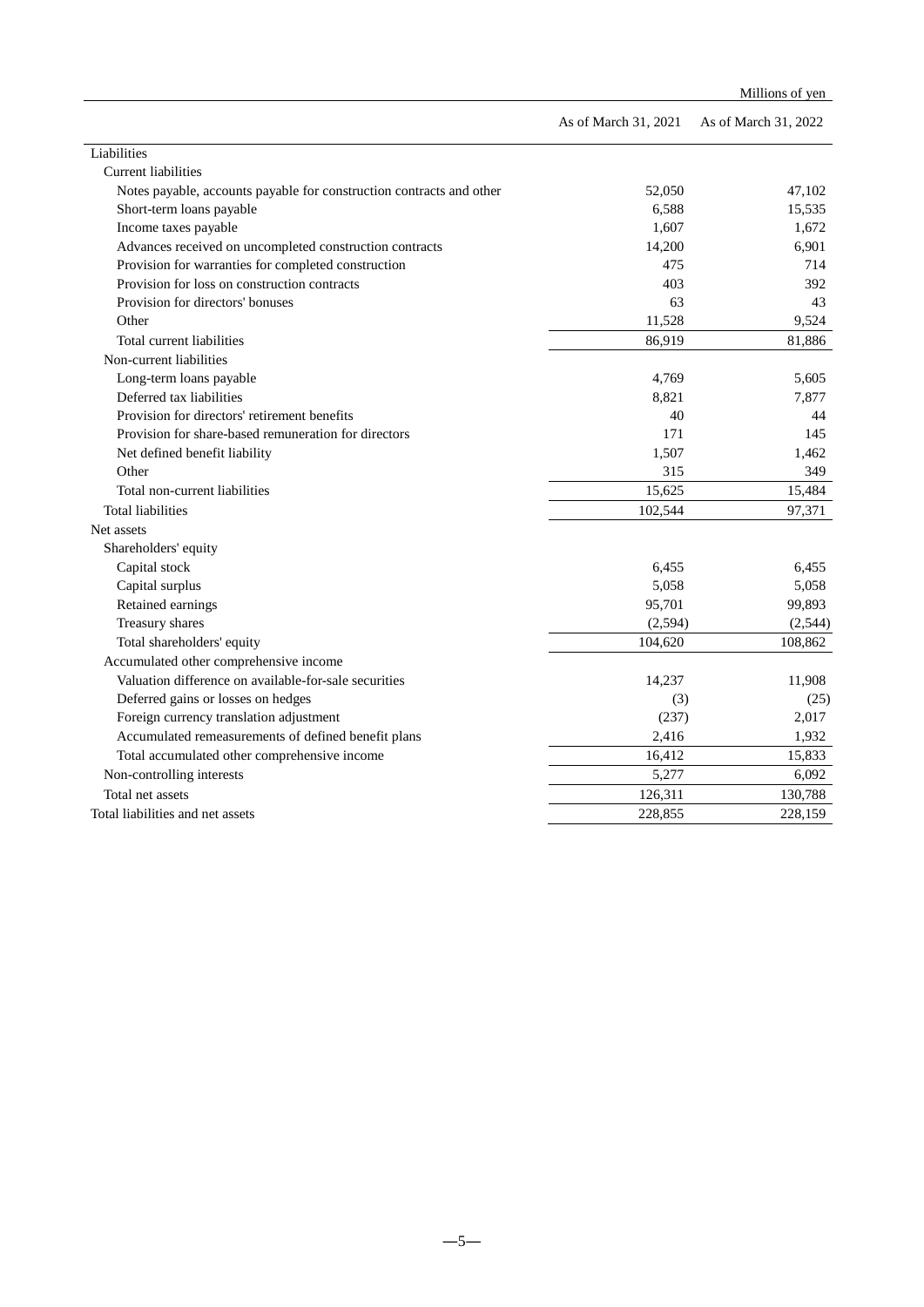### (2) Consolidated Income Statements and Consolidated Statements of Comprehensive Income Consolidated Income Statements

|                                                             |                              | Millions of yen              |
|-------------------------------------------------------------|------------------------------|------------------------------|
|                                                             | Year ended                   | Year ended                   |
|                                                             | March 31, 2021               | March 31, 2022               |
|                                                             | Apr. 1, 2020 - Mar. 31, 2021 | Apr. 1, 2021 - Mar. 31, 2022 |
| Net sales of completed construction contracts               | 202,548                      | 209,261                      |
| Cost of sales of completed construction contracts           | 168,521                      | 177,646                      |
| Gross profit on completed construction contracts            | 34,027                       | 31,614                       |
| Selling, general and administrative expenses                |                              |                              |
| Directors' compensations                                    | 870                          | 931                          |
| Employees' salaries and allowances                          | 8,538                        | 8,159                        |
| Provision for directors' bonuses                            | 63                           | 43                           |
| Retirement benefit expenses                                 | 560                          | 390                          |
| Provision for directors' retirement benefits                | 12                           | 11                           |
| Provision for share-based remuneration for directors        | 61                           | 40                           |
| Correspondence and transportation expenses                  | 823                          | 902                          |
| Provision of allowance for doubtful accounts                | 201                          | 468                          |
| Rents                                                       | 1,603                        | 1,642                        |
| Depreciation                                                | 2,084                        | 2,146                        |
| Amortization of goodwill                                    | 638                          | 414                          |
| Other                                                       | 6,878                        | 7,034                        |
| Total selling, general and administrative expenses          | 22,336                       | 22,186                       |
| Operating income                                            | 11,690                       | 9,428                        |
| Non-operating income                                        |                              |                              |
| Interest income                                             | 291                          | 259                          |
| Dividend income                                             | 593                          | 657                          |
| Dividend income of insurance                                | 145                          | 159                          |
| Real estate rent                                            | 100                          | 126                          |
| Foreign exchange gains                                      |                              | 317                          |
| Other                                                       | 483                          | 322                          |
| Total non-operating income                                  | 1.613                        | 1,841                        |
| Non-operating expenses                                      |                              |                              |
| Interest expenses                                           | 173                          | 303                          |
| Sales discounts                                             | 101                          |                              |
| Rent expenses on real estates                               | 27                           | 16                           |
| Foreign exchange losses                                     | 330                          |                              |
| Provision of allowance for doubtful accounts                | 213                          | $\boldsymbol{0}$             |
| Share of loss of entities accounted for using equity method | 65                           | 32                           |
| Other                                                       | 104                          | 99                           |
| Total non-operating expenses                                | 1,016                        | 451                          |
| Ordinary income                                             | 12,287                       | 10,818                       |
|                                                             |                              |                              |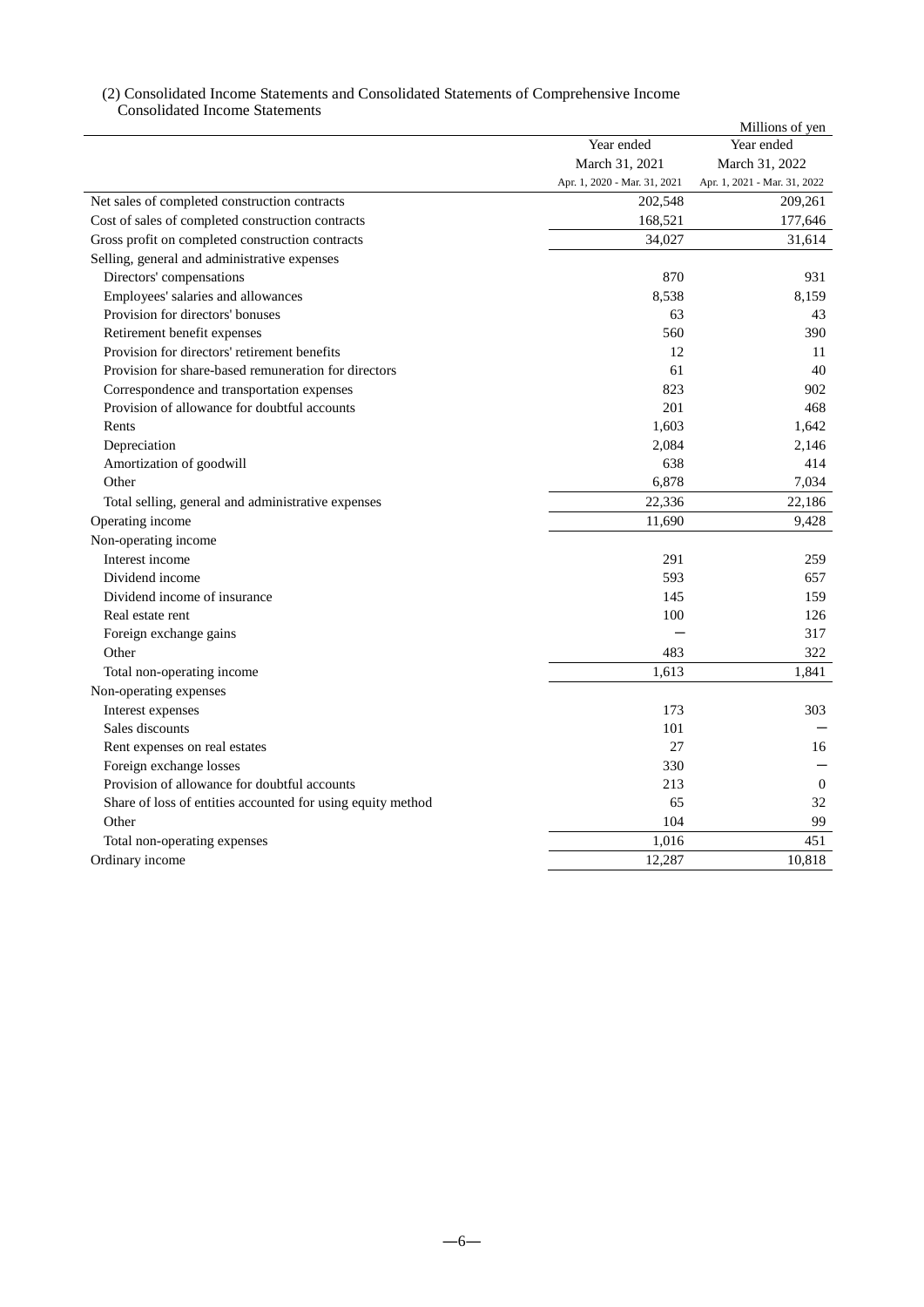|                                                  |                              | Millions of yen              |
|--------------------------------------------------|------------------------------|------------------------------|
|                                                  | Year ended                   | Year ended                   |
|                                                  | March 31, 2021               | March 31, 2022               |
|                                                  | Apr. 1, 2020 - Mar. 31, 2021 | Apr. 1, 2021 - Mar. 31, 2022 |
| Extraordinary income                             |                              |                              |
| Gain on disposal of non-current assets           | 618                          | 50                           |
| Gain on sales of investment securities           |                              | 1,177                        |
| Gain on step acquisitions                        | 61                           |                              |
| Total extraordinary income                       | 680                          | 1,228                        |
| <b>Extraordinary losses</b>                      |                              |                              |
| Loss on disposal of non-current assets           | 425                          | 45                           |
| Impairment loss                                  | 359                          | $\theta$                     |
| Loss on valuation of investment securities       | $\overline{0}$               |                              |
| Total extraordinary losses                       | 784                          | 45                           |
| Profit before income taxes                       | 12,184                       | 12,001                       |
| Income taxes-current                             | 3,755                        | 3,179                        |
| Income taxes-deferred                            | (243)                        | 753                          |
| Total income taxes                               | 3,512                        | 3,932                        |
| Profit                                           | 8,671                        | 8,068                        |
| Profit attributable to non-controlling interests | 392                          | 820                          |
| Profit attributable to owners of parent          | 8,279                        | 7,248                        |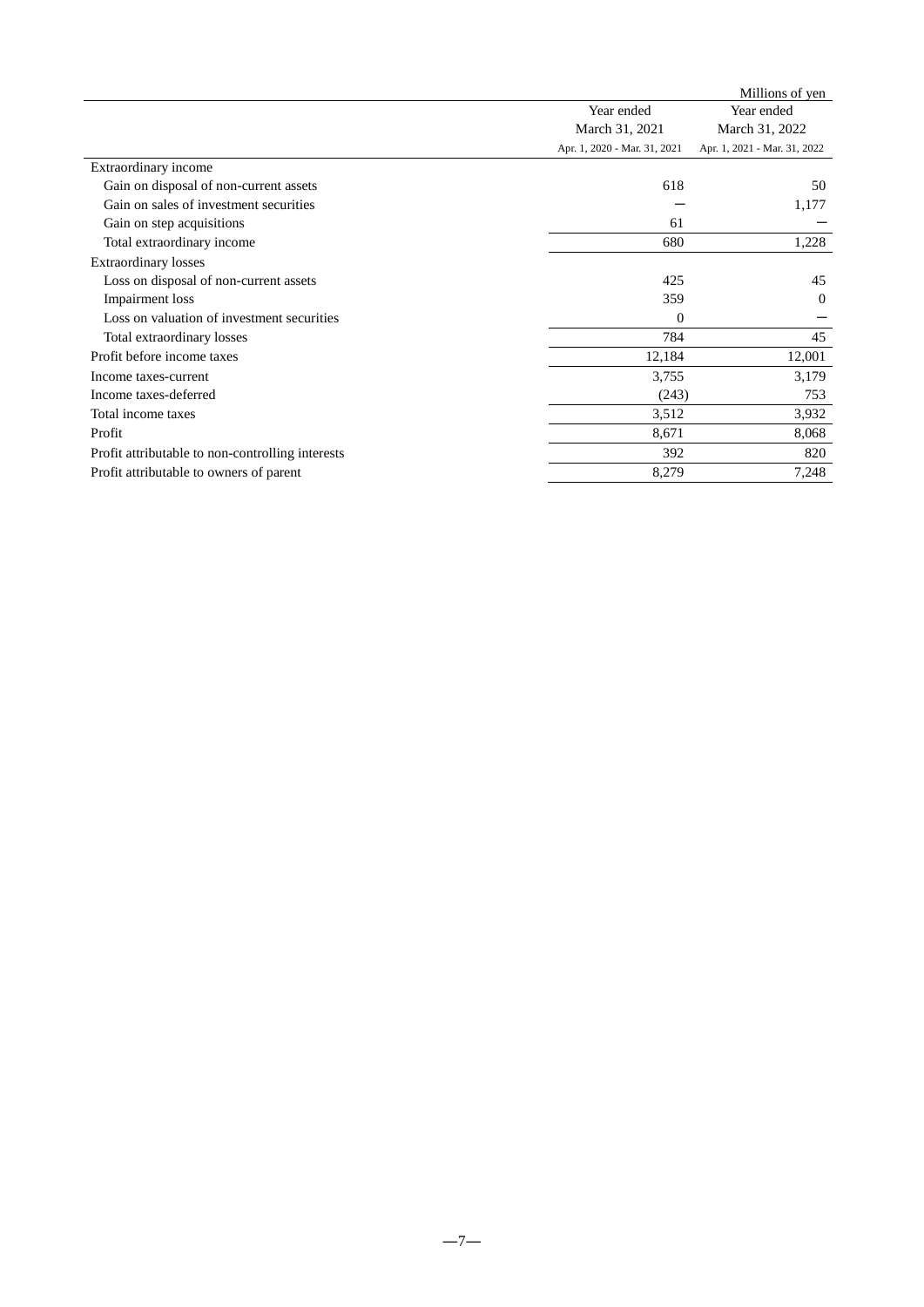# Consolidated Statements of Comprehensive Income

|                                                                                      |                              | Millions of yen              |
|--------------------------------------------------------------------------------------|------------------------------|------------------------------|
|                                                                                      | Year ended                   | Year ended                   |
|                                                                                      | March 31, 2021               | March 31, 2022               |
|                                                                                      | Apr. 1, 2020 - Mar. 31, 2021 | Apr. 1, 2021 - Mar. 31, 2022 |
| Profit                                                                               | 8,671                        | 8,068                        |
| Other comprehensive income                                                           |                              |                              |
| Valuation difference on available-for-sale securities                                | 5,860                        | (2,329)                      |
| Deferred gains or losses on hedges                                                   | (3)                          | (22)                         |
| Foreign currency translation adjustment                                              | (546)                        | 2,547                        |
| Remeasurements of defined benefit plans                                              | 2,758                        | (455)                        |
| Share of other comprehensive income of entities accounted for using equity<br>method | 6                            | 69                           |
| Total other comprehensive income                                                     | 8,076                        | (190)                        |
| Comprehensive income                                                                 | 16,748                       | 7,878                        |
| Comprehensive income attributable to:                                                |                              |                              |
| Owners of parent                                                                     | 16,245                       | 6,669                        |
| Non-controlling interests                                                            | 503                          | 1,208                        |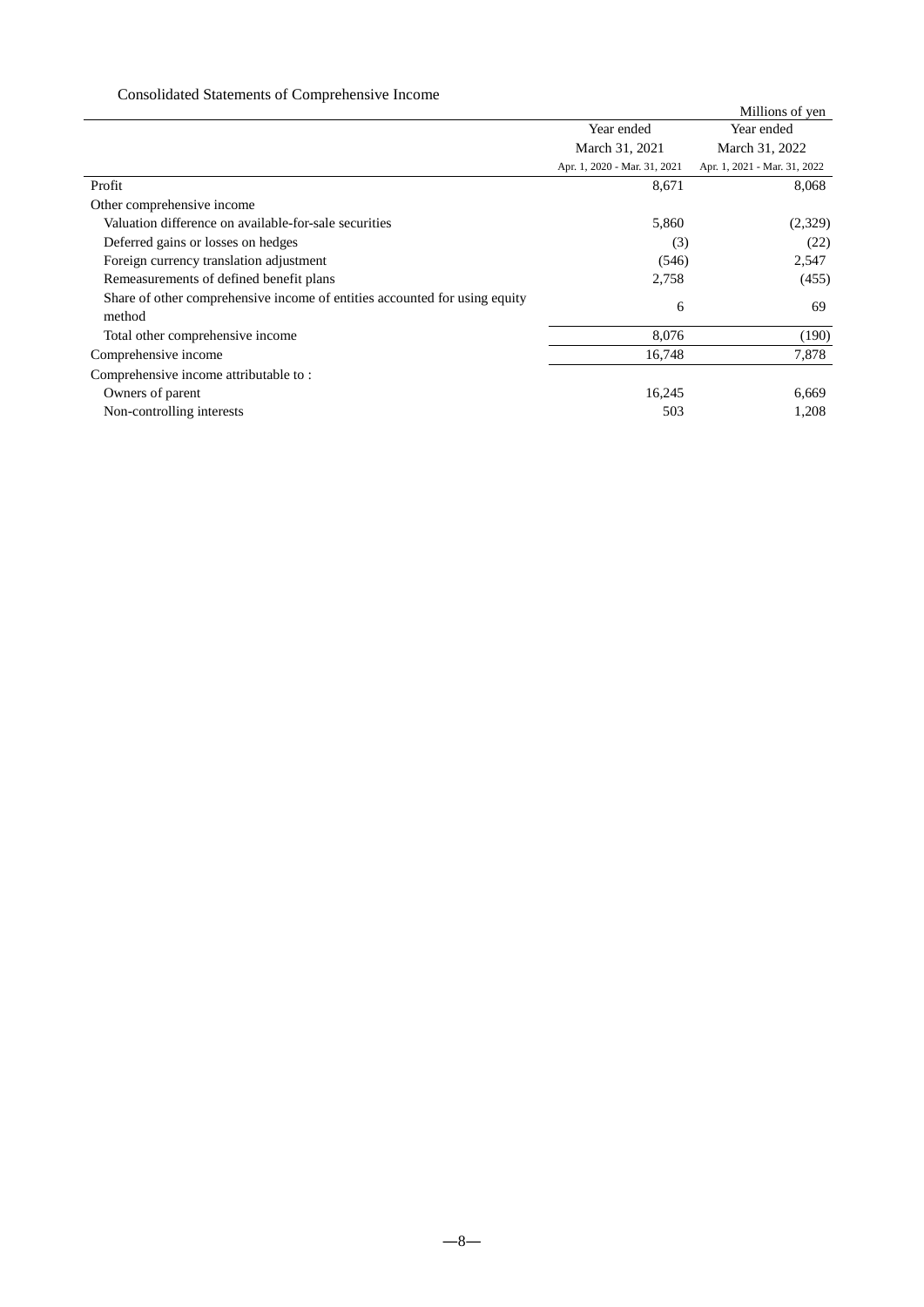# (3) Consolidated Statements of Changes in Net Assets

### Year ended March 31, 2021 (April 1, 2020 through March 31, 2021)

Millions of yen Shareholders' equity Capital stock Capital surplus Retained earnings Treasury shares Total shareholders' equity Balance at the beginning of current period  $\begin{vmatrix} 6,455 & 5,058 & 90,842 & (2,593) \\ 6,645 & 5,058 & 90,842 & (2,593) \end{vmatrix}$  99,762 Cumulative effects of changes in cumulative effects of changes in<br>
accounting policies<br>
ated balance 6,455 5,058 90,842 (2,593) 99,762 Restated balance <br>  $\begin{array}{|c|c|c|c|c|c|c|c|} \hline \end{array}$  6,455 5,058 90,842 (2,593) 99,762 Changes of items during the period Dividends of surplus (3,420) (3,420) (3,420) Profit attributable to owners of parent 8,279 8,279 Purchase of treasury shares and the control of the state of treasury shares (0) (0) (0) Disposal of treasury shares and the control of the control of treasury shares and the control of the control of the control of the control of the control of the control of the control of the control of the control of the c Purchase of shares of consolidated subsidiaries - Net changes of items other than shareholders' equity Total changes of items during the period  $-$  4,859 (0) 4,858 Balance at the end of current period  $\begin{array}{|l|c|c|c|c|c|c|c|c|} \hline 6,455 & 5,058 & 95,701 & (2,594) & 104,620 \hline \end{array}$ 

|                                                                  | Accumulated other comprehensive income                         |                                       |                                               |                                               |                                                       |                                  |                     |
|------------------------------------------------------------------|----------------------------------------------------------------|---------------------------------------|-----------------------------------------------|-----------------------------------------------|-------------------------------------------------------|----------------------------------|---------------------|
|                                                                  | Valuation<br>difference on<br>available-for-sale<br>securities | Deferred gains or<br>losses on hedges | Foreign currency<br>translation<br>adjustment | Remeasurements<br>of defined benefit<br>plans | Total accumulated<br>other<br>comprehensive<br>income | Non-<br>controlling<br>interests | Total<br>net assets |
| Balance at the beginning of current period                       | 8,376                                                          | (0)                                   | 372                                           | (302)                                         | 8,447                                                 | 4,633                            | 112,843             |
| in<br>effects of<br>Cumulative<br>changes<br>accounting policies |                                                                |                                       |                                               |                                               |                                                       |                                  |                     |
| Restated balance                                                 | 8,376                                                          | (0)                                   | 372                                           | (302)                                         | 8,447                                                 | 4,633                            | 112,843             |
| Changes of items during the period                               |                                                                |                                       |                                               |                                               |                                                       |                                  |                     |
| Dividends of surplus                                             |                                                                |                                       |                                               |                                               |                                                       |                                  | (3,420)             |
| Profit attributable to owners of parent                          |                                                                |                                       |                                               |                                               |                                                       |                                  | 8,279               |
| Purchase of treasury shares                                      |                                                                |                                       |                                               |                                               |                                                       |                                  | (0)                 |
| Disposal of treasury shares                                      |                                                                |                                       |                                               |                                               |                                                       |                                  |                     |
| Purchase of shares of consolidated<br>subsidiaries               |                                                                |                                       |                                               |                                               |                                                       |                                  |                     |
| Net changes of items other than<br>shareholders' equity          | 5,860                                                          | (3)                                   | (610)                                         | 2,718                                         | 7,965                                                 | 644                              | 8,609               |
| Total changes of items during the period                         | 5,860                                                          | (3)                                   | (610)                                         | 2,718                                         | 7,965                                                 | 644                              | 13,468              |
| Balance at the end of current period                             | 14,237                                                         | (3)                                   | (237)                                         | 2,416                                         | 16,412                                                | 5,277                            | 126,311             |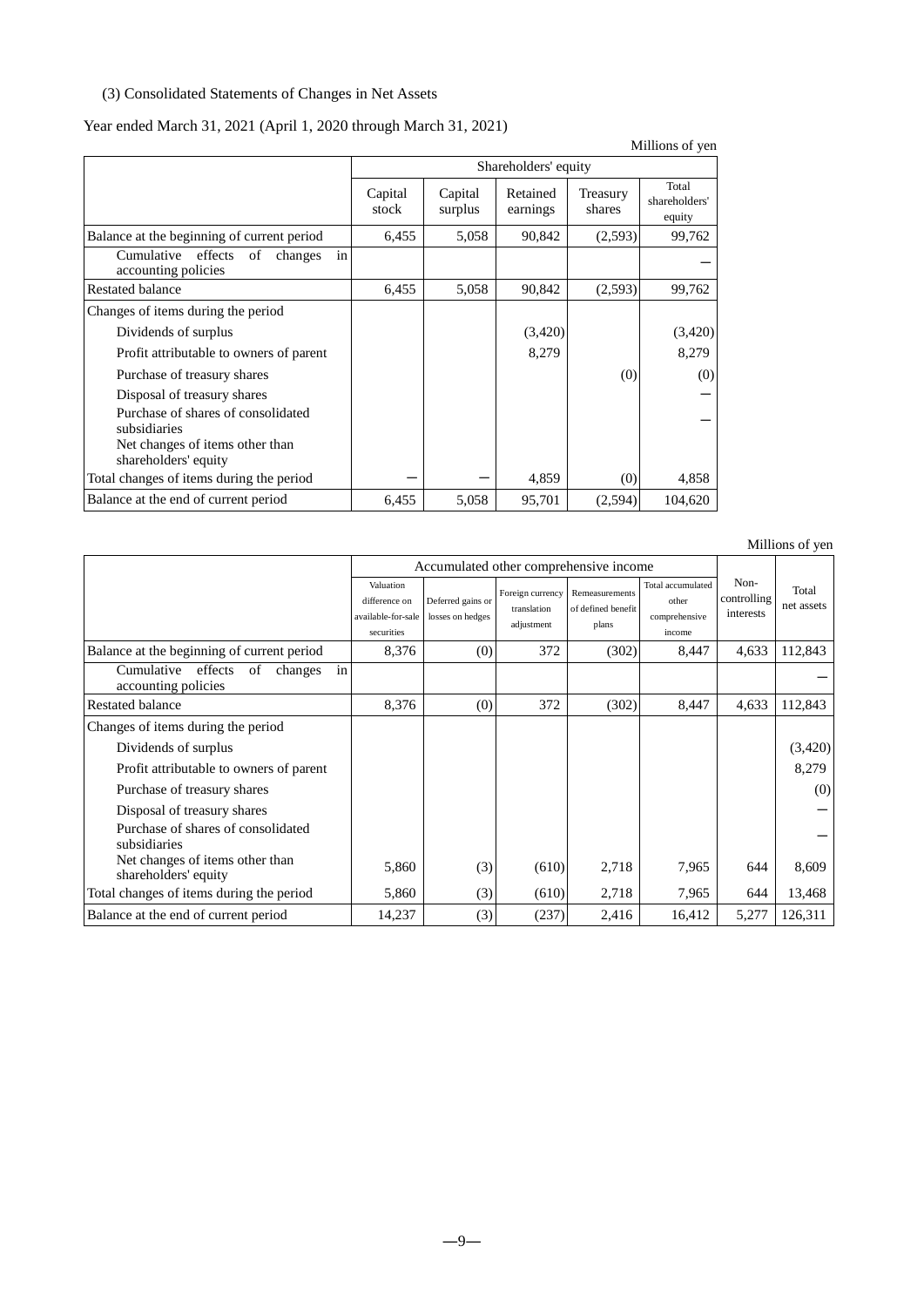# Year ended March 31, 2022 (April 1, 2021 through March 31, 2022)

|                                                                                                               |                  |                    |                      |                    | Millions of yen                  |
|---------------------------------------------------------------------------------------------------------------|------------------|--------------------|----------------------|--------------------|----------------------------------|
|                                                                                                               |                  |                    | Shareholders' equity |                    |                                  |
|                                                                                                               | Capital<br>stock | Capital<br>surplus | Retained<br>earnings | Treasury<br>shares | Total<br>shareholders'<br>equity |
| Balance at the beginning of current period                                                                    | 6,455            | 5,058              | 95,701               | (2,594)            | 104,620                          |
| in<br>Cumulative effects<br>of<br>changes<br>accounting policies                                              |                  |                    | 21                   |                    | 21                               |
| <b>Restated balance</b>                                                                                       | 6,455            | 5,058              | 95,723               | (2,594)            | 104,642                          |
| Changes of items during the period                                                                            |                  |                    |                      |                    |                                  |
| Dividends of surplus                                                                                          |                  |                    | (3,078)              |                    | (3,078)                          |
| Profit attributable to owners of parent                                                                       |                  |                    | 7,248                |                    | 7,248                            |
| Purchase of treasury shares                                                                                   |                  |                    |                      | (1)                | (1)                              |
| Disposal of treasury shares                                                                                   |                  |                    |                      | 51                 | 51                               |
| Purchase of shares of consolidated<br>subsidiaries<br>Net changes of items other than<br>shareholders' equity |                  | (0)                |                      |                    | (0)                              |
| Total changes of items during the period                                                                      |                  | (0)                | 4,169                | 50                 | 4,220                            |
| Balance at the end of current period                                                                          | 6,455            | 5,058              | 99,893               | (2,544)            | 108,862                          |

|                                                                     | Accumulated other comprehensive income                         |                                       |                                               |                                               |                                                       |                                  |                     |
|---------------------------------------------------------------------|----------------------------------------------------------------|---------------------------------------|-----------------------------------------------|-----------------------------------------------|-------------------------------------------------------|----------------------------------|---------------------|
|                                                                     | Valuation<br>difference on<br>available-for-sale<br>securities | Deferred gains or<br>losses on hedges | Foreign currency<br>translation<br>adjustment | Remeasurements<br>of defined benefit<br>plans | Total accumulated<br>other<br>comprehensive<br>income | Non-<br>controlling<br>interests | Total<br>net assets |
| Balance at the beginning of current period                          | 14,237                                                         | (3)                                   | (237)                                         | 2,416                                         | 16,412                                                | 5,277                            | 126,311             |
| in<br>Cumulative<br>effects<br>of<br>changes<br>accounting policies |                                                                |                                       | (1)                                           |                                               | (1)                                                   | (15)                             | 4                   |
| Restated balance                                                    | 14,237                                                         | (3)                                   | (239)                                         | 2,416                                         | 16,411                                                | 5,261                            | 126,315             |
| Changes of items during the period                                  |                                                                |                                       |                                               |                                               |                                                       |                                  |                     |
| Dividends of surplus                                                |                                                                |                                       |                                               |                                               |                                                       |                                  | (3,078)             |
| Profit attributable to owners of parent                             |                                                                |                                       |                                               |                                               |                                                       |                                  | 7,248               |
| Purchase of treasury shares                                         |                                                                |                                       |                                               |                                               |                                                       |                                  | (1)                 |
| Disposal of treasury shares                                         |                                                                |                                       |                                               |                                               |                                                       |                                  | 51                  |
| Purchase of shares of consolidated<br>subsidiaries                  |                                                                |                                       |                                               | (0)                                           | (0)                                                   |                                  | (0)                 |
| Net changes of items other than<br>shareholders' equity             | (2,329)                                                        | (21)                                  | 2,256                                         | (484)                                         | (578)                                                 | 830                              | 251                 |
| Total changes of items during the period                            | (2,329)                                                        | (21)                                  | 2,256                                         | (484)                                         | (578)                                                 | 830                              | 4,472               |
| Balance at the end of current period                                | 11,908                                                         | (25)                                  | 2,017                                         | 1,932                                         | 15,833                                                | 6,092                            | 130,788             |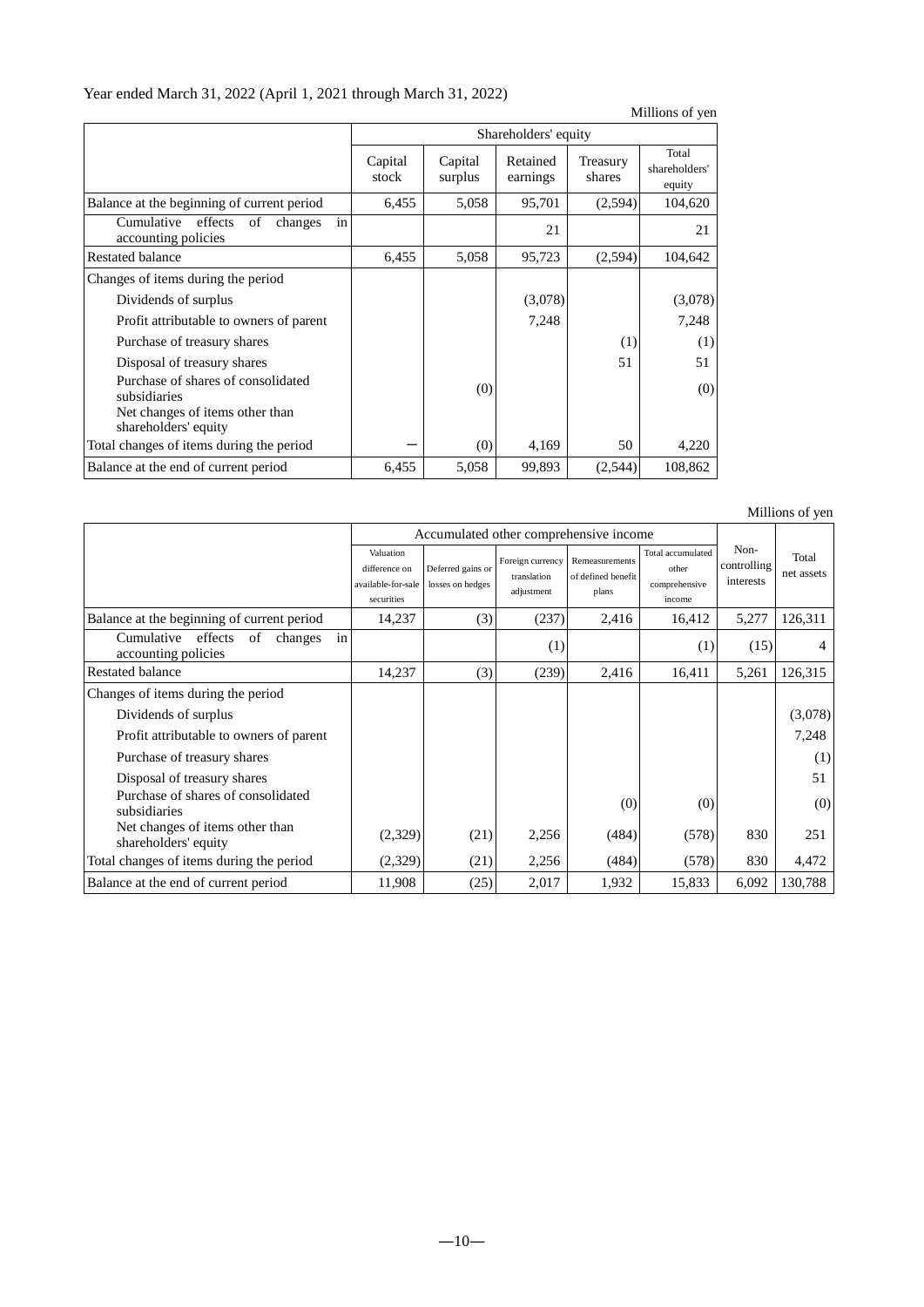# (4) Consolidated Statements of Cash Flows

|                                                                                   |                              | Millions of yen              |
|-----------------------------------------------------------------------------------|------------------------------|------------------------------|
|                                                                                   | Year ended                   | Year ended                   |
|                                                                                   | March 31, 2021               | March 31, 2022               |
|                                                                                   | Apr. 1, 2020 - Mar. 31, 2021 | Apr. 1, 2021 - Mar. 31, 2022 |
| Cash flows from operating activities                                              |                              |                              |
| Profit before income taxes                                                        | 12,184                       | 12,001                       |
| Depreciation and amortization                                                     | 2,362                        | 2,496                        |
| Amortization of goodwill                                                          | 638                          | 414                          |
| Increase (decrease) in allowance for doubtful accounts                            | 304                          | 385                          |
| Increase (decrease) in provision for warranties for completed construction        | (400)                        | 210                          |
| Increase (decrease) in provision for loss on construction contracts               | 114                          | (16)                         |
| Increase (decrease) in provision for directors' retirement benefits               | (10)                         | 4                            |
| Increase (decrease) in provision for share-based remuneration for directors       | 61                           | (25)                         |
| Increase (decrease) in net defined benefit asset and liability                    | (97)                         | (572)                        |
| Interest and dividends income                                                     | (884)                        | (916)                        |
| Interest expenses                                                                 | 173                          | 303                          |
| Gain on step acquisitions                                                         | (61)                         |                              |
| Share of (profit) loss of entities accounted for using equity method              | 65                           | 32                           |
| Loss (gain) on disposal of non-current assets                                     | (193)                        | (4)                          |
| Loss (gain) on sales of investment securities                                     |                              | (1,177)                      |
| Loss (gain) on valuation of investment securities                                 | $\Omega$                     |                              |
| Decrease (increase) in notes and accounts receivable-trade                        | (4,096)                      | (846)                        |
| Decrease (increase) in inventories                                                | 1,050                        | (655)                        |
| Decrease (increase) in accounts receivable-other                                  | (16)                         | (238)                        |
| Increase (decrease) in notes and accounts payable-trade                           | (6, 558)                     | (6, 473)                     |
| Increase (decrease) in advances received on uncompleted construction<br>contracts | (209)                        | (8,014)                      |
| Increase (decrease) in accrued consumption taxes                                  | 423                          | (423)                        |
| Increase (decrease) in deposits received                                          | (550)                        | (69)                         |
| Increase (decrease) in accrued expenses                                           | (29)                         | (196)                        |
| Other, net                                                                        | (622)                        | (2, 398)                     |
| Subtotal                                                                          | 3,645                        | (6, 181)                     |
| Interest and dividends income received                                            | 884                          | 916                          |
|                                                                                   |                              |                              |
| Interest expenses paid                                                            | (173)                        | (303)                        |
| Income taxes paid                                                                 | (3, 382)                     | (2,976)                      |
| Net cash provided by (used in) operating activities                               | 973                          | (8, 544)                     |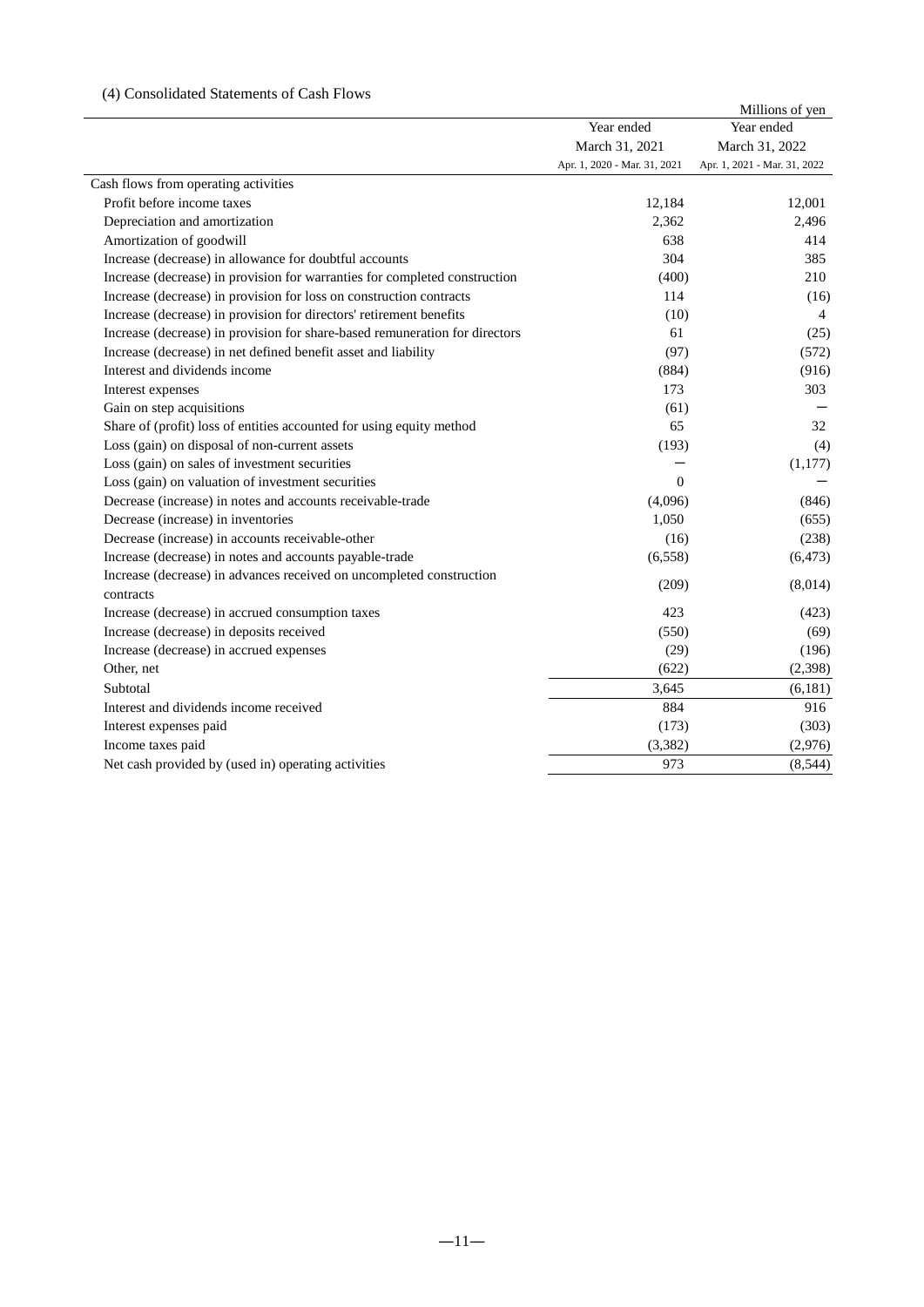|                                                                                                                        |                              | Millions of yen              |
|------------------------------------------------------------------------------------------------------------------------|------------------------------|------------------------------|
|                                                                                                                        | Year ended                   | Year ended                   |
|                                                                                                                        | March 31, 2021               | March 31, 2022               |
|                                                                                                                        | Apr. 1, 2020 - Mar. 31, 2021 | Apr. 1, 2021 - Mar. 31, 2022 |
| Cash flows from investing activities                                                                                   |                              |                              |
| Payments into time deposits                                                                                            | (4,071)                      | (4,327)                      |
| Proceeds from withdrawal of time deposits                                                                              | 3,023                        | 4,433                        |
| Purchase of property, plant and equipment and intangible assets                                                        | (2,270)                      | (2,314)                      |
| Proceeds from sales of property, plant and equipment and intangible assets                                             | 824                          | 151                          |
| Purchase of investment securities                                                                                      | (14)                         | (501)                        |
| Proceeds from sales of investment securities                                                                           |                              | 1,455                        |
| Proceeds from redemption of investment securities                                                                      | $\Omega$                     | $\overline{0}$               |
| Purchase of investment in capital of subsidiaries resulting in change in scope<br>of consolidation                     | (4,290)                      |                              |
| Proceeds from purchase of shares of subsidiaries resulting in change in scope<br>of consolidation                      | 311                          |                              |
| Payments of long-term loans receivable                                                                                 | (54)                         | (35)                         |
| Collection of long-term loans receivable                                                                               | 49                           | 56                           |
| Purchase of insurance funds                                                                                            | (0)                          | (0)                          |
| Proceeds from maturity of insurance funds                                                                              | 1                            |                              |
| Purchase of long-term prepaid expenses                                                                                 | (20)                         | (9)                          |
| Other, net                                                                                                             | (400)                        | 18                           |
| Net cash provided by (used in) investing activities                                                                    | (6,913)                      | (1,071)                      |
| Cash flows from financing activities                                                                                   |                              |                              |
| Net increase (decrease) in short-term loans payable                                                                    | 565                          | 8,389                        |
| Proceeds from long-term loans payable                                                                                  | 4,601                        | 3,438                        |
| Repayment of long-term loans payable                                                                                   | (2,814)                      | (2,460)                      |
| Repayments of lease obligations                                                                                        | (100)                        | (95)                         |
| Net decrease (increase) in treasury shares                                                                             | (0)                          | 50                           |
| Cash dividends paid                                                                                                    | (3,418)                      | (3,078)                      |
| Cash dividends paid to non-controlling interests                                                                       | (267)                        | (239)                        |
| Payments from changes in ownership interests in subsidiaries that do not<br>result in change in scope of consolidation |                              | (4)                          |
| Net cash provided by (used in) financing activities                                                                    | (1, 435)                     | 6,000                        |
| Effect of exchange rate change on cash and cash equivalents                                                            | (799)                        | 1,737                        |
| Net increase (decrease) in cash and cash equivalents                                                                   |                              |                              |
|                                                                                                                        | (8,175)<br>58,846            | (1,878)<br>50,670            |
| Cash and cash equivalents at beginning of period                                                                       |                              |                              |
| Cash and cash equivalents at end of period                                                                             | 50,670                       | 48,791                       |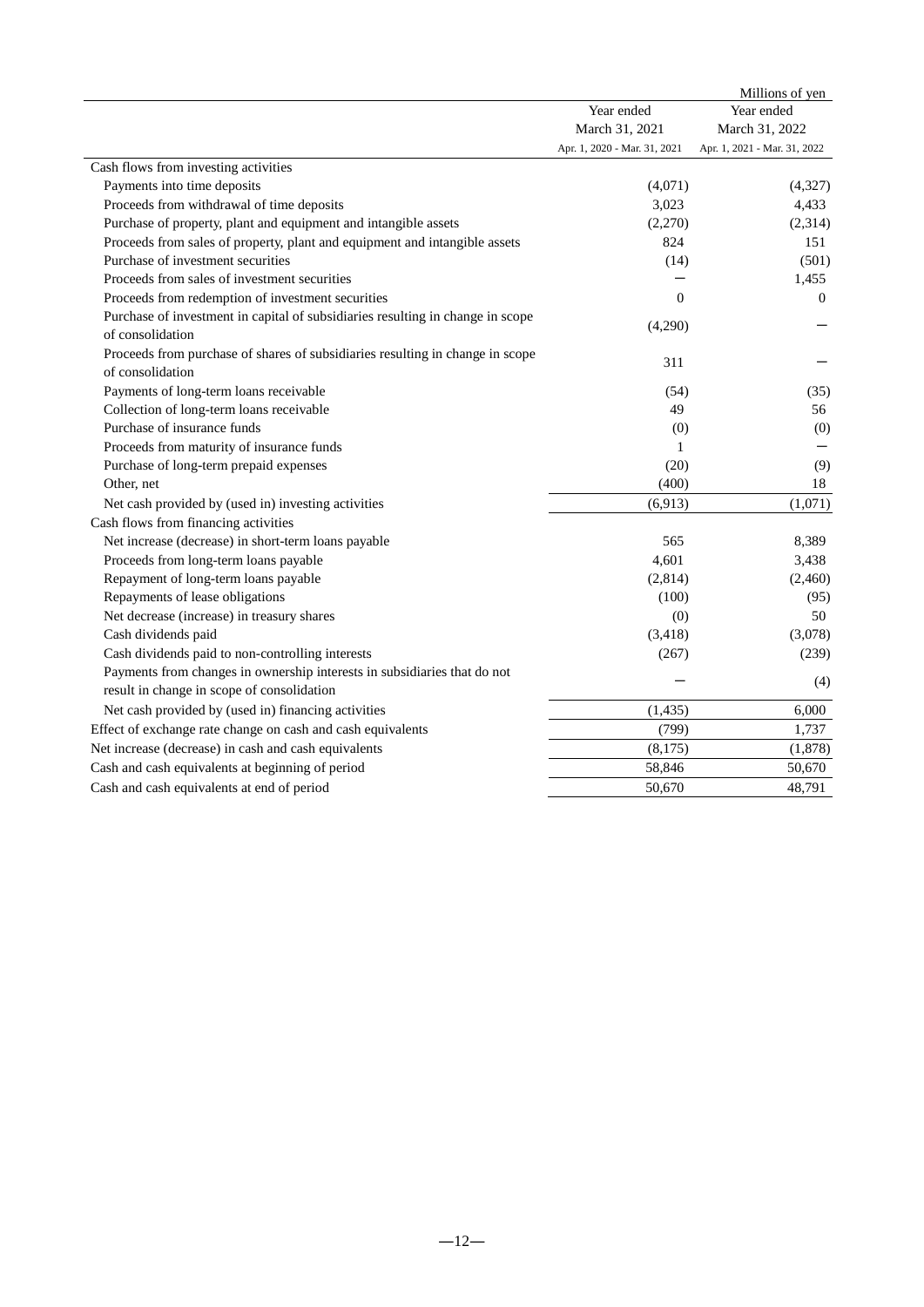#### (Change in accounting policy)

### (Application of Accounting Standard for Revenue Recognition, etc.)

The "Accounting Standard for Revenue Recognition" (ASBJ Statement No. 29, March 31, 2020, hereinafter referred to as "Revenue Recognition Accounting Standard"), etc. have been applied from the beginning of the consolidated fiscal year. In accordance with the Revenue Recognition Accounting Standard etc., revenue is recognized at the amount expected to be received in exchange for the promised goods or services when the control of the goods or services is transferred to the customer. Regarding construction contracts and so on, as a result of examining the identification of performance obligations and the timing of its satisfaction, revenue recognition method has been changed to recognize revenue over time after the application of the Revenue Recognition Accounting Standard etc., though previously the percentage-of-completion method had been applied for construction contracts for which the completion of a certain percentage of the entire work is reliably recognizable and the completed-contract method had been applied for the other construction contracts.

Regarding maintenance contracts and so on, as a result of examining the identification of performance obligations and the timing of its satisfaction, revenue recognition method has been changed to recognize revenue over time after the application of the Revenue Recognition Accounting Standard, though previously revenue had been recognized when service is completely rendered.

The progress of satisfaction of performance obligations in revenue recognition over time is measured by the ratio of incurred costs to estimated total costs (input methods). In addition, revenue is recognized by cost recovery method in case incurred costs are expected to be recoverable though the progress of satisfaction of performance obligations cannot be reasonably measured.

In addition, the sales discount recorded as non-operating expenses in the previous consolidated fiscal year is deducted from the net sales of completed construction contracts from this consolidated fiscal year.

The application of the Revenue Recognition Accounting Standard etc. is pursuant to the transitional treatment stipulated in the proviso of Paragraph 84 of the Revenue Recognition Accounting Standard. The cumulative effect when applying the Revenue Recognition Accounting Standard etc. retrospectively from before the beginning of the consolidated fiscal year is added to or subtracted from the retained earnings at the beginning of the consolidated fiscal year, and thus the Revenue Recognition Accounting Standard etc. have been applied from the beginning balance.

As a result, consolidated net sales of completed construction contracts increased by 208 million yen, consolidated cost of sales of completed construction contracts increased by 200 million yen, gross profit on completed construction contracts and operating income increased by 8 million yen, ordinary income and profit before income taxes increased by 21 million yen respectively. Also, beginning balance of retained earnings increased by 21 million yen, net assets per share increased by 0.77 yen and net income per share increased by 0.63 yen respectively.

#### (Application of Accounting Standard for Fair Value Measurement, etc.)

The "Accounting Standard for Fair Value Measurement" (ASBJ Statement No. 30, July 4, 2019, hereinafter referred to as "Fair Value Measurement Accounting Standard") etc., have been applied from the beginning of the consolidated fiscal year. In accordance with the transitional treatment stipulated in the Paragraph 19 of Fair Value Measurement Accounting Standard and stipulated in the Paragraph 44-2 of "Accounting Standard for Financial Instruments" (ASBJ Statement No. 10, July 4, 2019), the new accounting policy stipulated by the Fair Value Measurement Accounting Standard, etc. are applied in the future. These applications have no impact on the consolidated financial statements.

### (Additional information)

#### (Effects of the spread of COVID-19)

The future outlook of the world economy and market environment in our group are on a recovery trend due to widespread vaccine rollouts and so on, though they remain highly uncertain because the effects of the COVID-19 still continue due to widespread of new variant of the COVID-19 and so on.

Under these circumstances, accounting estimates for the valuation of fixed assets including goodwill and so on in the consolidated fiscal year are performed based on the assumption that capital investment will recover mainly in North America, Japan, China, India and so on in the future.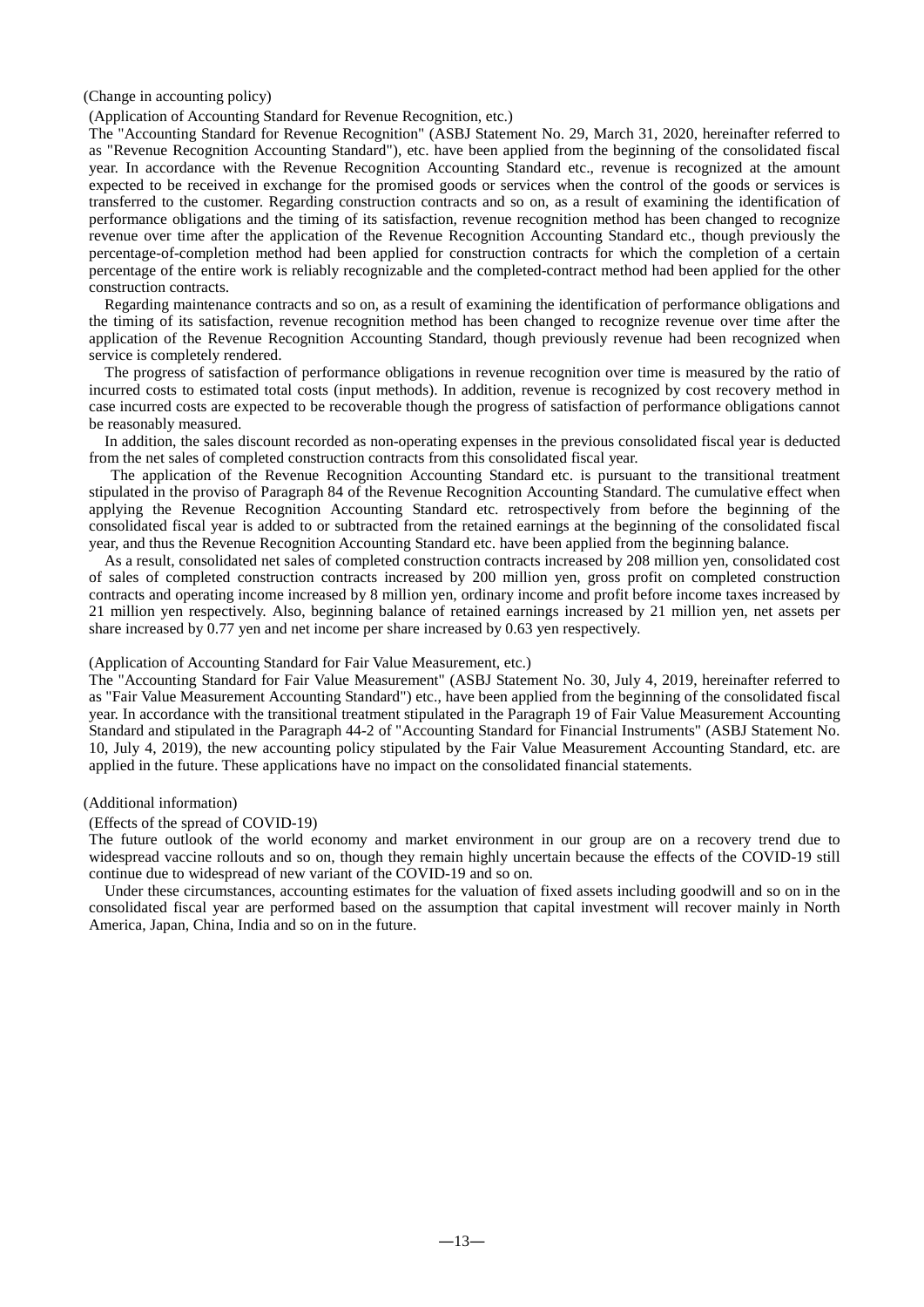(Segment information)

(Application of Accounting Standard for Revenue Recognition, etc.)

As stated under "Change in accounting policy", the Revenue Recognition Accounting Standard, etc. have been applied from the beginning of the consolidated fiscal year. As a result of a change in the method of accounting treatment for revenue recognition, the method of measuring profit or loss in each reportable segment has also been changed accordingly.

Due to this change, compared with traditional method, net sales of completed construction contracts in Green Technology System increased by 92 million yen and segment profit in Green Technology System decreased by 13 million yen respectively. Also, net sales of completed construction contracts in Paint Finishing System increased by 115 million yen and segment profit in Paint Finishing System increased by 35 million yen respectively.

1. Sales, profits or losses, assets, liabilities and other items by reportable segments

Year ended March 31, 2021 (April 1, 2020 through March 31, 2021)

|                                                                       |                                            |                                           |         |               | Millions of yen |
|-----------------------------------------------------------------------|--------------------------------------------|-------------------------------------------|---------|---------------|-----------------|
|                                                                       |                                            | Reportable segments                       |         | Eliminations/ |                 |
|                                                                       | Green Technology<br><b>System Division</b> | Paint Finishing<br><b>System Division</b> | Total   | Corporate     | Consolidated    |
| <b>Sales</b>                                                          |                                            |                                           |         |               |                 |
| Sales to customers                                                    | 134,051                                    | 68,497                                    | 202,548 |               | 202,548         |
| Intersegment                                                          | 6                                          | 0                                         |         | (7)           |                 |
| Total                                                                 | 134,058                                    | 68,497                                    | 202,555 | (7)           | 202,548         |
| Segment profit                                                        | 11,192                                     | 911                                       | 12,103  | 183           | 12,287          |
| Segment assets                                                        | 110,608                                    | 67,985                                    | 178,593 | 50,261        | 228,855         |
| Other items                                                           |                                            |                                           |         |               |                 |
| Depreciation expenses                                                 | 863                                        | 1,508                                     | 2,371   | (8)           | 2,362           |
| Amortization of goodwill                                              | 170                                        | 467                                       | 638     |               | 638             |
| Interest income                                                       | 147                                        | 147                                       | 295     | (4)           | 291             |
| Interest expenses                                                     | 3                                          | 161                                       | 165     | 8             | 173             |
| Share of loss of entities accounted<br>for using equity method        | (0)                                        | (64)                                      | (65)    |               | (65)            |
| Investments in associates<br>accounted for using the equity<br>method | 13                                         | 517                                       | 531     |               | 531             |
| Increase in tangible and intangible<br>assets                         | 5,483                                      | 1,693                                     | 7,176   | 383           | 7,560           |

(Note) 1. The amount of Eliminations/ Corporate is as follows:

(1) Eliminations/ Corporate of Segment profit of 183 million yen includes non-allocatable common profits (net amount of common profit and loss) of 184 million yen and other adjustment of minus 0 million yen.

Non-allocatable common profits are mainly general administrative expense, dividends income etc. those are not attributed to any reportable segments.

(2) Eliminations/ Corporate of Segment assets of 50,261 million yen are elimination of receivable and payable

etc. of minus 2,797 million yen and non-allocatable common assets those are not allocated to any segments of 53,059 million yen.

Non-allocatable common assets are mainly cash and deposit, securities, property, plant and equipment, intangible assets and net defined benefit asset etc. those are not attributed to any reportable segments.

(3) Eliminations/ Corporate of increase in tangible and intangible assets of 383 million yen are building and structure, machinery, equipment, vehicles, tools, furniture and fixtures and software etc. those are not attributed to any reportable segments.

(4) The allocation method of assets for reportable segments is different from that of related sales and expenses.

2. Segment profit is adjusted in the ordinary income of the consolidated income statement.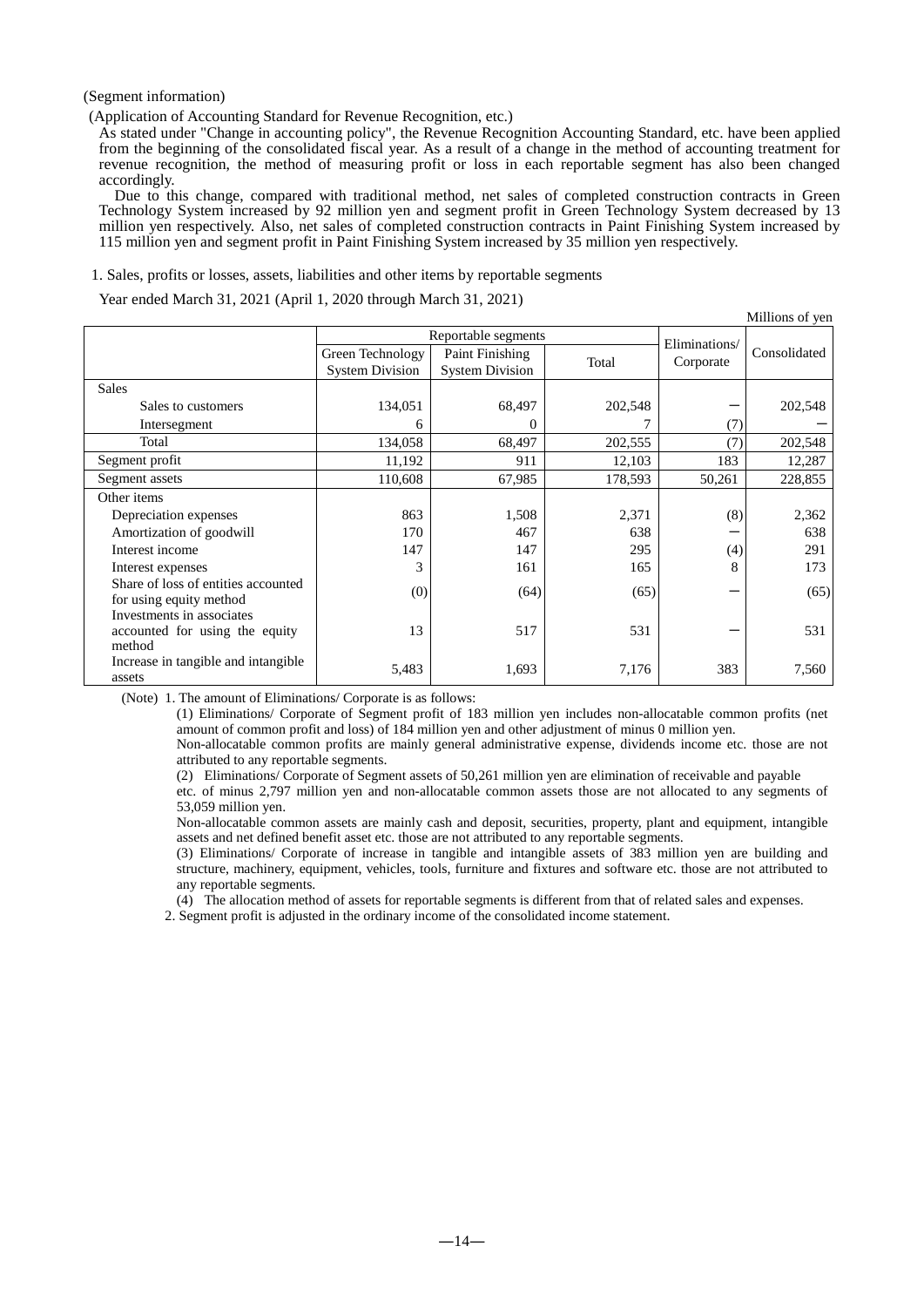| Year ended March 31, 2022 (April 1, 2021 through March 31, 2022) |  |
|------------------------------------------------------------------|--|
|------------------------------------------------------------------|--|

| Millions of yen                                      |                        |                        |         |               |              |  |  |  |
|------------------------------------------------------|------------------------|------------------------|---------|---------------|--------------|--|--|--|
|                                                      |                        | Reportable segments    |         | Eliminations/ |              |  |  |  |
|                                                      | Green Technology       | Paint Finishing        | Total   | Corporate     | Consolidated |  |  |  |
|                                                      | <b>System Division</b> | <b>System Division</b> |         |               |              |  |  |  |
| <b>Sales</b>                                         |                        |                        |         |               |              |  |  |  |
| Sales to customers                                   | 134,393                | 74,867                 | 209,261 |               | 209,261      |  |  |  |
| Intersegment                                         | 6                      | 14                     | 20      | (20)          |              |  |  |  |
| Total                                                | 134,399                | 74,882                 | 209,282 | (20)          | 209,261      |  |  |  |
| Segment profit                                       | 9,302                  | 667                    | 9,969   | 849           | 10,818       |  |  |  |
| Segment assets                                       | 109,420                | 70,719                 | 180,139 | 48,019        | 228,159      |  |  |  |
| Other items                                          |                        |                        |         |               |              |  |  |  |
| Depreciation expenses                                | 1,052                  | 1,461                  | 2,513   | (17)          | 2,496        |  |  |  |
| Amortization of goodwill                             | 362                    | 52                     | 414     |               | 414          |  |  |  |
| Interest income                                      | 108                    | 154                    | 263     | (4)           | 259          |  |  |  |
| Interest expenses                                    | 3                      | 294                    | 298     | 5             | 303          |  |  |  |
| Share of loss of entities accounted                  | (7)                    | (25)                   | (32)    |               | (32)         |  |  |  |
| for using equity method<br>Investments in associates |                        |                        |         |               |              |  |  |  |
| accounted for using the equity                       |                        | 559                    | 559     |               | 559          |  |  |  |
| method                                               |                        |                        |         |               |              |  |  |  |
| Increase in tangible and intangible                  |                        |                        |         |               |              |  |  |  |
| assets                                               | 1,210                  | 900                    | 2,111   | 212           | 2,324        |  |  |  |

(Note) 1. The amount of Eliminations/ Corporate is as follows:

(1) Eliminations/ Corporate of Segment profit of 849 million yen includes non-allocatable common profits (net amount of common profit and loss) of 849 million yen and other adjustment of 0 million yen.

Non-allocatable common profits are mainly general administrative expense, dividends income etc. those are not attributed to any reportable segments.

(2) Eliminations/ Corporate of Segment assets of 48,019 million yen are elimination of receivable and payable

etc. of minus 3,312 million yen and non-allocatable common assets those are not allocated to any segments of 51,332 million yen.

Non-allocatable common assets are mainly cash and deposit, securities, property, plant and equipment, intangible assets and net defined benefit asset etc. those are not attributed to any reportable segments.

(3) Eliminations/ Corporate of increase in tangible and intangible assets of 212 million yen are building and structure, machinery, equipment, vehicles, tools, furniture and fixtures and software etc. those are not attributed to any reportable segments.

(4) The allocation method of assets for reportable segments is different from that of related sales and expenses.

2. Segment profit is adjusted in the ordinary income of the consolidated income statement.

### 2. Sales by regions

Year ended March 31, 2021 (April 1, 2020 through March 31, 2021)

| Millions of yen |                         |                 |        |            |       |       |        |         |  |
|-----------------|-------------------------|-----------------|--------|------------|-------|-------|--------|---------|--|
| North<br>Japan  |                         | South East Asia |        | East Asia  |       |       | Other  | Total   |  |
|                 | Other South<br>Thailand |                 | China  | Other East | India |       |        |         |  |
|                 | America                 | East Asia       |        | Asia       |       |       |        |         |  |
| 109.757         | 19.697                  | 16.267          | 19.072 | 13.319     | 2,649 | 5.488 | 16.296 | 202,548 |  |

Year ended March 31, 2022 (April 1, 2021 through March 31, 2022)

|         |                  |                 |                                   |                   |       |        |        | Millions of yen |
|---------|------------------|-----------------|-----------------------------------|-------------------|-------|--------|--------|-----------------|
| Japan   | North<br>America | South East Asia |                                   | East Asia         |       |        |        |                 |
|         |                  | Thailand        | Other South<br>China<br>East Asia | <b>Other East</b> | India | Other  | Total  |                 |
|         |                  |                 |                                   |                   | Asia  |        |        |                 |
| 107.708 | 17.347           | 17.106          | 19.765                            | 14.416            | 2,605 | 11.456 | 18.855 | 209,261         |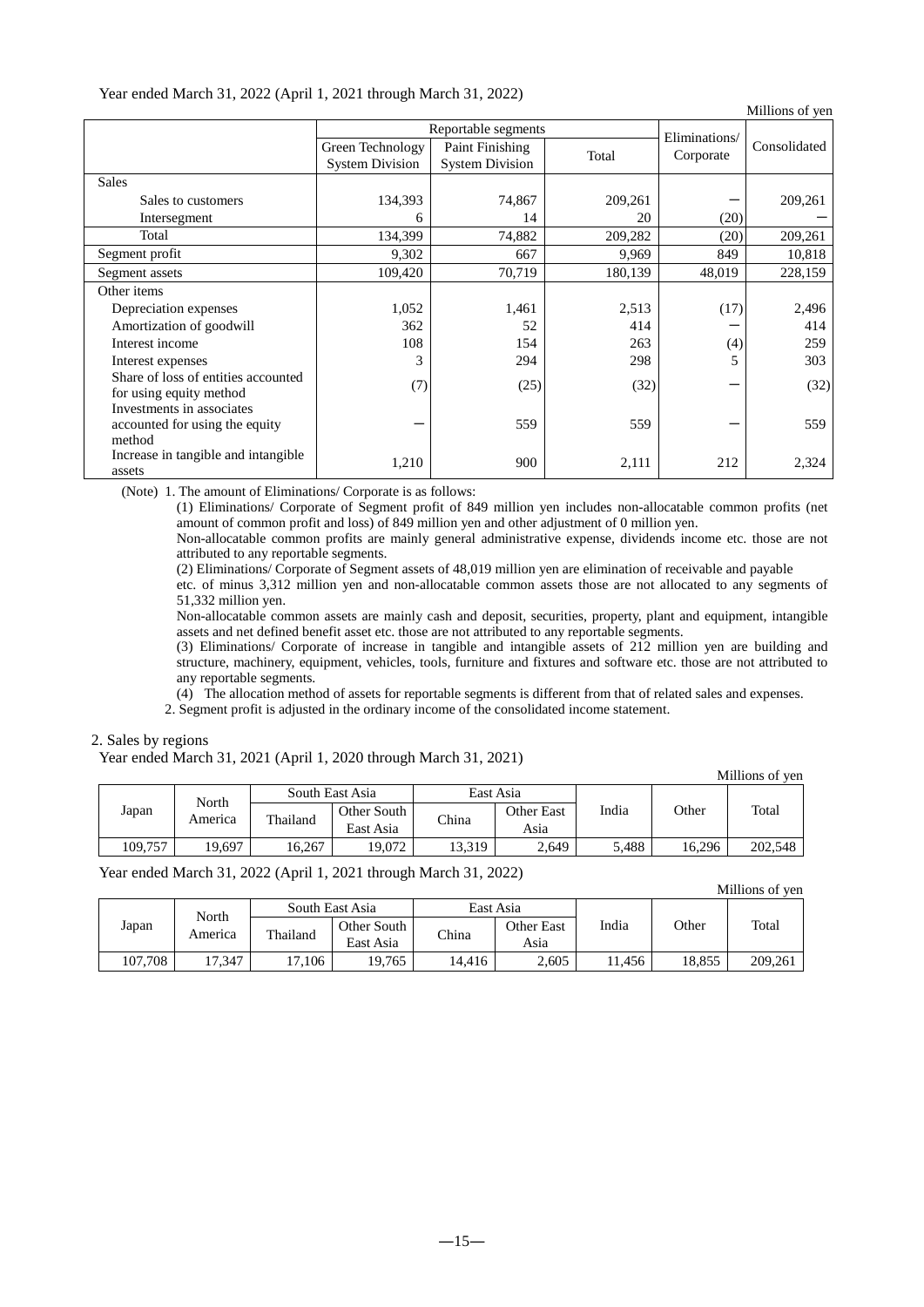#### 3. Property, plant and equipment As of March 31, 2021

|            |                         |           |       |       |       |              | Millions of ven |
|------------|-------------------------|-----------|-------|-------|-------|--------------|-----------------|
| Japan      | `hailand<br><b>TIME</b> | Indonesia | China | India | Italv | <b>Other</b> | Total           |
| 750<br>790 | <u>JIJ</u>              | 208       | 506   | 794   | 1.818 | 548          | 10,150          |

|       |          |           |       |       |       |            | Millions of ven |
|-------|----------|-----------|-------|-------|-------|------------|-----------------|
| Japan | Thailand | Indonesia | China | India | Italv | Other      | Total           |
| 5.249 | 490      | 205       | 491   | .994  | 2,300 | 510<br>ے د | 11.243          |

4. Impairment loss of the non-current assets by reportable segments Year ended March 31, 2021 (April 1, 2020 through March 31, 2021)

|                 |                        |                        |       |     |               | Millions of yen |
|-----------------|------------------------|------------------------|-------|-----|---------------|-----------------|
|                 |                        | Reportable segments    |       |     | Eliminations/ |                 |
|                 | Green Technology       | Paint Finishing        | Total |     | Corporate     | Consolidated    |
|                 | <b>System Division</b> | <b>System Division</b> |       |     |               |                 |
| Impairment loss | 56ء                    |                        |       | 156 | 202           | 359.            |

(Note) Eliminations/ Corporate is generated from impairment loss of idle assets.

Year ended March 31, 2022 (April 1, 2021 through March 31, 2022)

|                 |                        |                        |       |                                       | Millions of yen |
|-----------------|------------------------|------------------------|-------|---------------------------------------|-----------------|
|                 |                        | Reportable segments    |       |                                       |                 |
|                 | Green Technology       | Paint Finishing        | Total | Eliminations/Consolidate<br>Corporate |                 |
|                 | <b>System Division</b> | <b>System Division</b> |       |                                       |                 |
| Impairment loss |                        |                        |       |                                       |                 |

(Note) Eliminations/ Corporate is generated from impairment loss of idle assets.

5. Amortization of goodwill and the unamortized balance by reportable segments As of March 31, 2021

|                              |                        |                        |       |                | Millions of yen |
|------------------------------|------------------------|------------------------|-------|----------------|-----------------|
|                              |                        | Reportable segments    |       | -Eliminations/ |                 |
|                              | Green Technology       | Paint Finishing        | Total | Corporate      | Consolidated    |
|                              | <b>System Division</b> | <b>System Division</b> |       |                |                 |
| Balance as of March 31, 2021 | 3.419                  | 665                    | 4.084 |                | 4.084           |

(Note) Amortization of goodwill is omitted because this information is already disclosed in "Sales, profits or losses, assets, liabilities and other items by reportable segments".

As of March 31, 2022

|                              |                        |                        |       |                                       | Millions of yen |
|------------------------------|------------------------|------------------------|-------|---------------------------------------|-----------------|
|                              |                        | Reportable segments    |       |                                       |                 |
|                              | Green Technology       | Paint Finishing        | Total | Eliminations/Consolidate<br>Corporate |                 |
|                              | <b>System Division</b> | <b>System Division</b> |       |                                       |                 |
| Balance as of March 31, 2022 | 3,282                  | 684                    | 3.966 |                                       | 3.966           |

(Note) Amortization of goodwill is omitted because this information is already disclosed in "Sales, profits or losses, assets, liabilities and other items by reportable segments".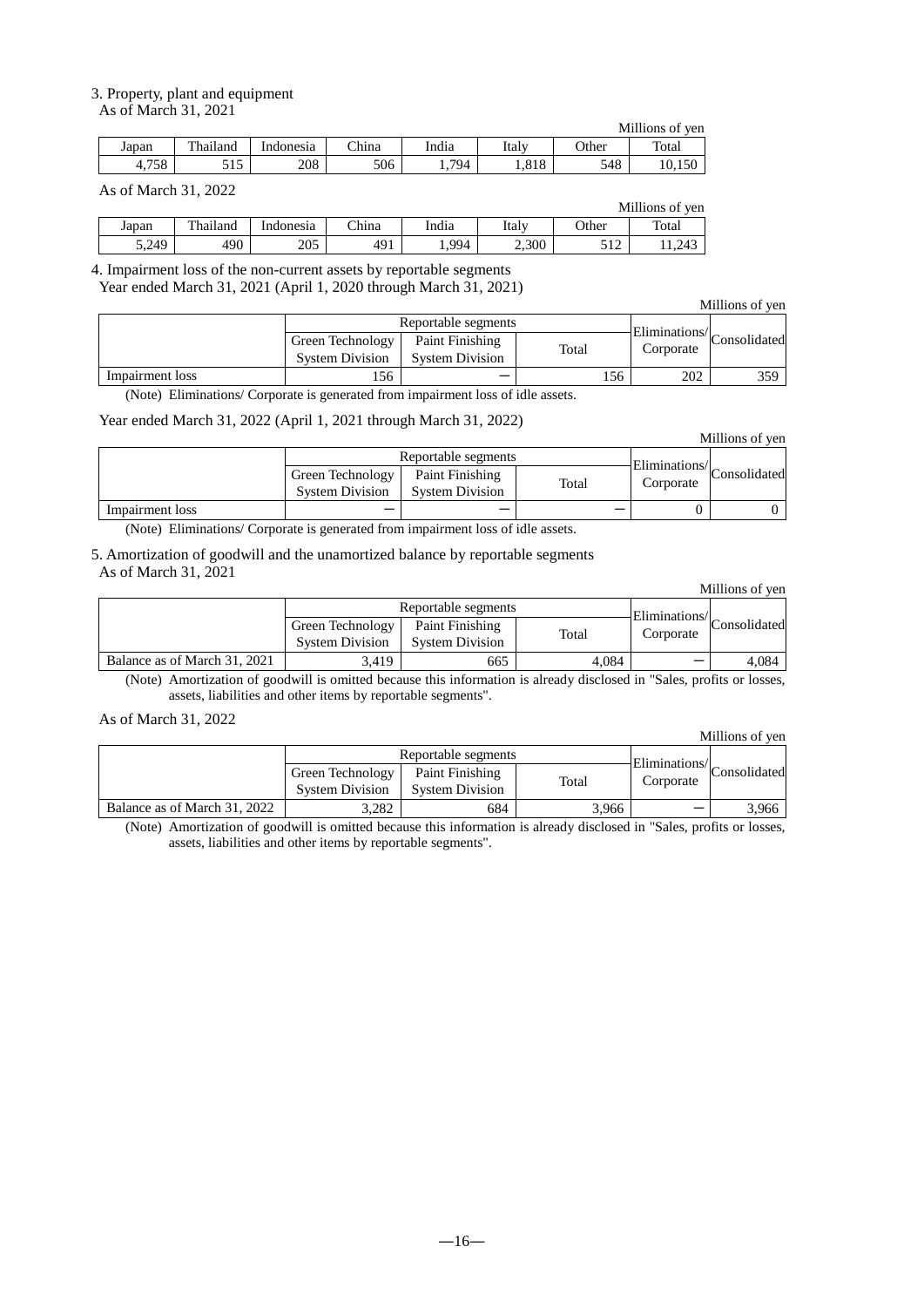#### (Significant subsequent events)

(Change in Consolidated Subsidiaries)

On April 19, 2022, the Company entered into a contract to transfer a portion of its shares in Geico.S.p.A. ("Geico") and the transfer has been completed on April 20, 2022.

With this share transfer, Geico and its consolidated subsidiaries, J-CO America Corporation, J-CO Mexico, S. de R.L. de C.V., Geico Brasil Ltda., Geico Paint Shop India Private Limited, Geico Painting System (Suzhou) Co., Ltd, "Geico Russia" LLC, Geico Taikisha GmbH, Geico Taikisha Controls d.o.o. and Process Solution Partner Rus LLC ("Geico Group") have been excluded from the scope of consolidation.

1. Reasons for the Share transfer

Since 2011, the Company has acquired 51.0% of Geico's outstanding shares and has been working to complement and strengthen the technological and market strengths of the two companies through the capital alliance with Geico.

Because of the continuing pandemic situation caused by the COVID-19 and the conflict between Russia and Ukraine which is expected to affect the capital investment of European automakers and cause a sharp rise in price of resource, materials and equipment, the Paint Finishing System business of the Company focuses on the automobile market in regions other than Europe in external collaboration with Geico and expands automation business areas other than the automobile market in order to improve medium- to long-term business value.

Given the above background and in accordance with the purpose of the Corporate Governance Code, the Company has decided to reduce the shareholding ratio in Geico from  $\overline{51.0\%}$  to 14.5% from the view of focusing on capital efficiency.

| $(1)$ Company name           | Geico S.p.A.                                                                     |
|------------------------------|----------------------------------------------------------------------------------|
| (2) Location                 | Cinisello Balsamo, Milan, Italy                                                  |
| $(3)$ Representative & title | Daryush Arabnia, President and Chairman                                          |
| (4) Description of business  | Design and construction of paint finishing systems and plants for the automotive |
|                              | industry                                                                         |
| $(5)$ Capita                 | EUR 3,627,000 (JPY 423 million)                                                  |
| (6) Date of establishment    | December 1963                                                                    |
| $(7)$ Major shareholders &   | Taikisha Ltd. 51%                                                                |
| ratio of shareholding        | Gecofin S.p.A. 49%                                                               |
|                              |                                                                                  |

2. Overview of consolidated subsidiary to be changed

3. Overview of the counterparty of the Share Transfer

| name            | $\overline{\phantom{0}}$                              |
|-----------------|-------------------------------------------------------|
| Company         | Gecofin S.p.A.                                        |
| Location<br>. . | $\sim$<br>ltalv<br>Milar<br>Balsamo<br>'inisello<br>. |

#### 4. Schedule of the Share Transfer

| $\sim$ $\sim$ $\sim$<br>Directors<br>Date of<br>Board<br>resolution<br>. ot | 2022<br>1 Q<br>April         |
|-----------------------------------------------------------------------------|------------------------------|
| : date<br>Contract<br>. <u>. .</u>                                          | 2022<br>$\mathbf{u}$<br>ADIT |

5. Future outlook

As the result of this share transfer, though the Geico Group will be excluded from the scope of consolidation, the Company will maintain its global business Alliance with Geico and continue to collaborate on a project basis. The impact on financial results is currently being aggregated.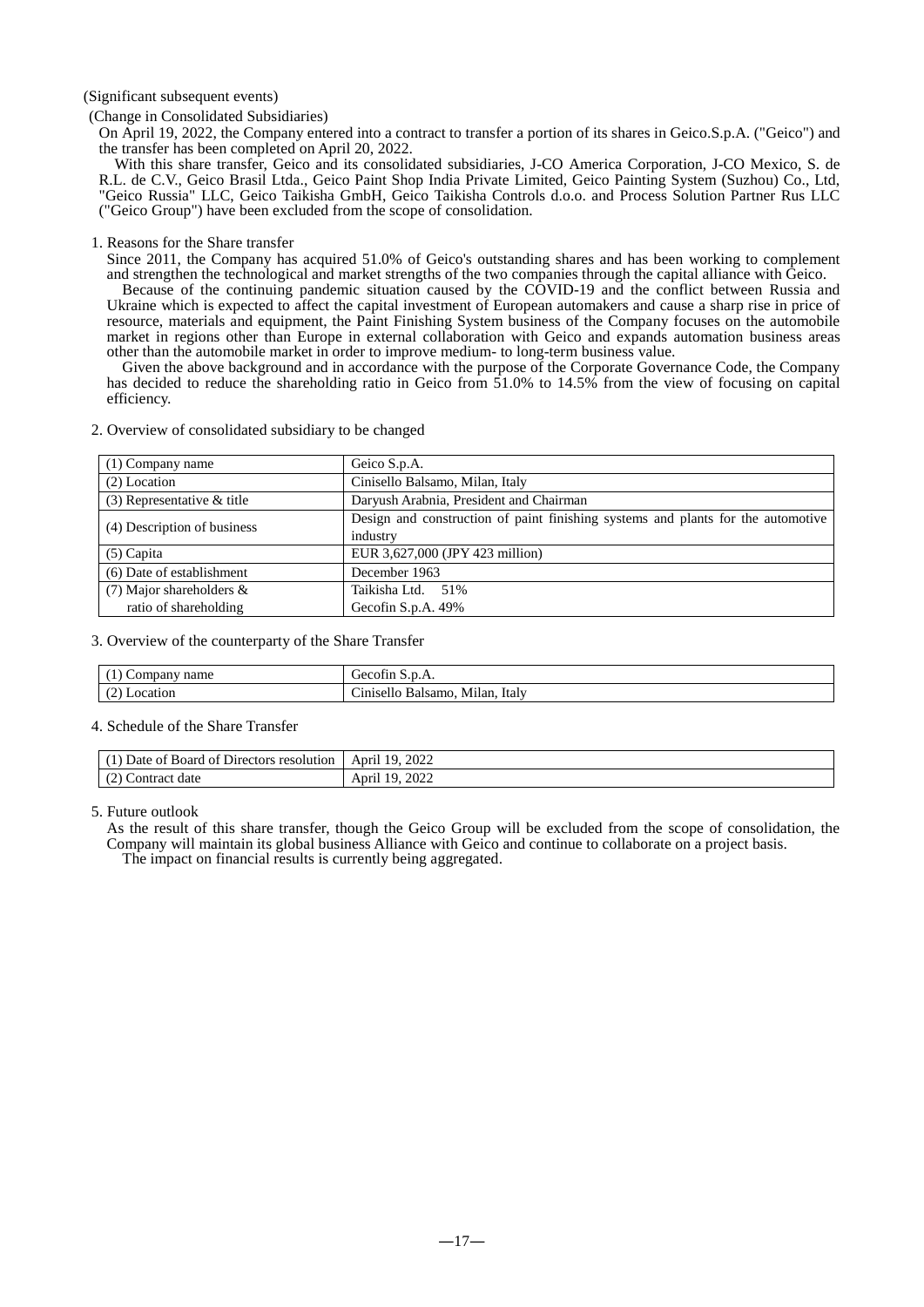# 2 Non-consolidated Financial Statements

(1) Balance Sheets (Non-consolidated)

|                                                           | As of March 31, 2021 | As of March 31, 2022 |
|-----------------------------------------------------------|----------------------|----------------------|
| Assets                                                    |                      |                      |
| Current assets                                            |                      |                      |
| Cash and deposits                                         | 19,308               | 22,145               |
| Notes receivable-trade                                    | 302                  | 258                  |
| Electronically recorded monetary claims                   | 1,855                | 2.046                |
| Accounts receivable from completed construction contracts | 62,691               | 60,373               |
| Securities                                                | 2,000                | 3,000                |
| Costs on uncompleted construction contracts               | 448                  | 36                   |
| Raw materials and supplies                                | 135                  | 183                  |
| Prepaid expenses                                          | 359                  | 393                  |
| Accounts receivable-other                                 | 2,409                | 3,006                |
| Other                                                     | 1,384                | 1,497                |
| Allowance for doubtful accounts                           | (234)                | (238)                |
| Total current assets                                      | 90,660               | 92,702               |
| Non-current assets                                        |                      |                      |
| Property, plant and equipment                             |                      |                      |
| <b>Buildings</b>                                          | 4,532                | 4,204                |
| Accumulated depreciation                                  | (2,149)              | (1,966)              |
| Buildings, net                                            | 2,383                | 2,237                |
| Structures                                                | 109                  | 108                  |
| Accumulated depreciation                                  | (76)                 | (79)                 |
| Structures, net                                           | 32                   | 29                   |
| Machinery and equipment                                   | 1,011                | 1,010                |
| Accumulated depreciation                                  | (692)                | (733)                |
| Machinery and equipment, net                              | 318                  | 276                  |
| Vehicles                                                  | $\mathbf{1}$         | $\mathbf{1}$         |
| Accumulated depreciation                                  | (0)                  | (0)                  |
| Vehicles, net                                             | $\overline{0}$       | $\overline{0}$       |
| Tools, furniture and fixtures                             | 801                  | 812                  |
| Accumulated depreciation                                  | (637)                | (695)                |
| Tools, furniture and fixtures, net                        | 164                  | 117                  |
| Land                                                      | 1,105                | 1,039                |
| Construction in progress                                  | 79                   | 58                   |
| Total property, plant and equipment                       | 4,085                | 3,758                |
| Intangible assets                                         |                      |                      |
| Leasehold right                                           | $\boldsymbol{0}$     | $\theta$             |
| Software                                                  | 1,337                | 870                  |
| Other                                                     | 1                    | $\theta$             |
| Total intangible assets                                   | 1,339                | 872                  |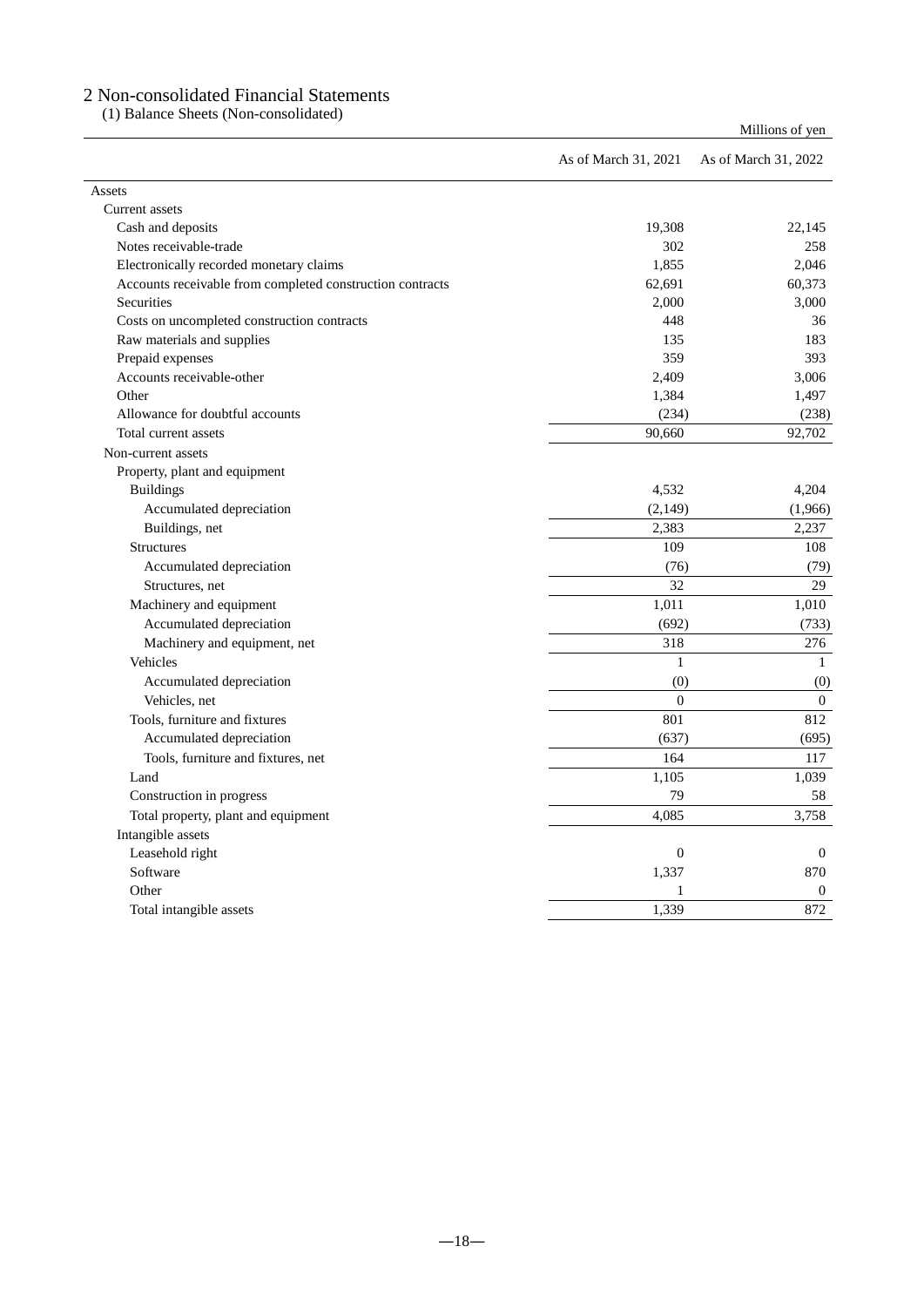|                                                                      |                      | Millions of yen      |
|----------------------------------------------------------------------|----------------------|----------------------|
|                                                                      | As of March 31, 2021 | As of March 31, 2022 |
| Investments and other assets                                         |                      |                      |
| Investment securities                                                | 32.136               | 29,033               |
| Shares of subsidiaries and associates                                | 14,432               | 14,454               |
| Investments in capital                                               | $\mathbf{0}$         | $\bf{0}$             |
| Long-term loans receivable                                           |                      | 390                  |
| Long-term loans receivable from employees                            | 4                    | 3                    |
| Lease and guarantee deposits                                         | 1,265                | 1,253                |
| Long-term prepaid expenses                                           | 7                    | 2                    |
| Prepaid pension cost                                                 | 5,502                | 6,116                |
| Claims provable in bankruptcy, claims provable in rehabilitation and | $\mathbf{0}$         |                      |
| other                                                                |                      |                      |
| Other                                                                | 9                    | 9                    |
| Allowance for doubtful accounts                                      | (4)                  | (3)                  |
| Total investments and other assets                                   | 53,354               | 51,260               |
| Total non-current assets                                             | 58,778               | 55,890               |
| Total assets                                                         | 149,439              | 148,593              |
| Liabilities                                                          |                      |                      |
| Current liabilities                                                  |                      |                      |
| Notes payable-trade                                                  | 4,693                | 2,304                |
| Electronically recorded obligations - operating                      | 13,018               | 13,620               |
| Accounts payable for construction contracts                          | 12,581               | 11,533               |
| Short-term loans payable                                             | 2,357                | 2,522                |
| Accounts payable-other                                               | 6,123                | 4,116                |
| Accrued expenses                                                     | 611                  | 521                  |
| Income taxes payable                                                 | 1,022                | 971                  |
| Advances received on uncompleted construction contracts              | 890                  | 1,228                |
| Deposits received                                                    | 245                  | 253                  |
| Unearned revenue                                                     | 6                    | 6                    |
| Provision for warranties for completed construction                  | 184                  | 203                  |
| Provision for loss on construction contracts                         | 193                  | 321                  |
| Provision for directors' bonuses                                     | 61                   | 40                   |
| Provision for business restructuring                                 |                      | 2,461                |
| Other                                                                | 746                  | 524                  |
| Total current liabilities                                            | 42.737               | 40,629               |
| Non-current liabilities                                              |                      |                      |
| Long-term loans payable                                              | 176                  | 100                  |
| Deferred tax liabilities                                             | 5,391                | 4,377                |
| Provision for retirement benefits                                    | 97                   | 114                  |
| Provision for share-based remuneration for directors                 | 171                  | 145                  |
| Other                                                                | 71                   | 115                  |
| Total non-current liabilities                                        | 5,907                | 4,852                |
| <b>Total liabilities</b>                                             | 48,645               | 45,482               |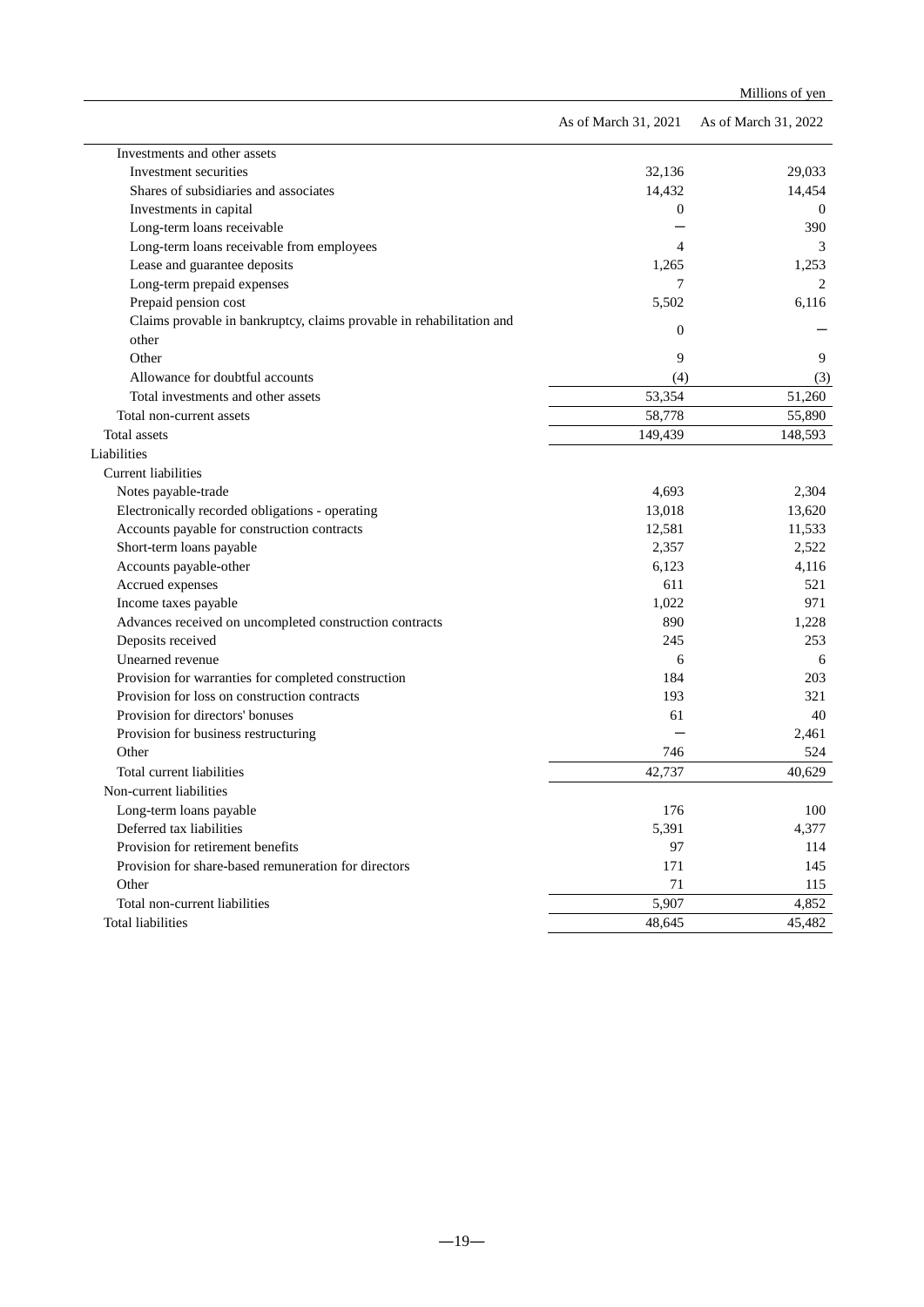|                                                       |                      | Millions of yen      |
|-------------------------------------------------------|----------------------|----------------------|
|                                                       | As of March 31, 2021 | As of March 31, 2022 |
| Net assets                                            |                      |                      |
| Shareholders' equity                                  |                      |                      |
| Capital stock                                         | 6,455                | 6,455                |
| Capital surplus                                       |                      |                      |
| Legal capital surplus                                 | 7,297                | 7,297                |
| Other capital surplus                                 | 116                  | 116                  |
| Total capital surpluses                               | 7,413                | 7,413                |
| Retained earnings                                     |                      |                      |
| Legal retained earnings                               | 1,613                | 1,613                |
| Other retained earnings                               |                      |                      |
| Reserve for reduction entry                           | $\Omega$             | $\theta$             |
| Reserve for investment on information technology      | 1,560                | 1,280                |
| General reserve                                       | 35,720               | 35,720               |
| Retained earnings brought forward                     | 36,391               | 41,288               |
| Total retained earnings                               | 75,285               | 79,902               |
| Treasury shares                                       | (2,594)              | (2,544)              |
| Total shareholders' equity                            | 86,559               | 91,227               |
| Valuation and translation adjustments                 |                      |                      |
| Valuation difference on available-for-sale securities | 14,237               | 11,908               |
| Deferred gains or losses on hedges                    | (3)                  | (24)                 |
| Total valuation and translation adjustments           | 14,234               | 11,883               |
| Total net assets                                      | 100,794              | 103,110              |
| Total liabilities and net assets                      | 149,439              | 148,593              |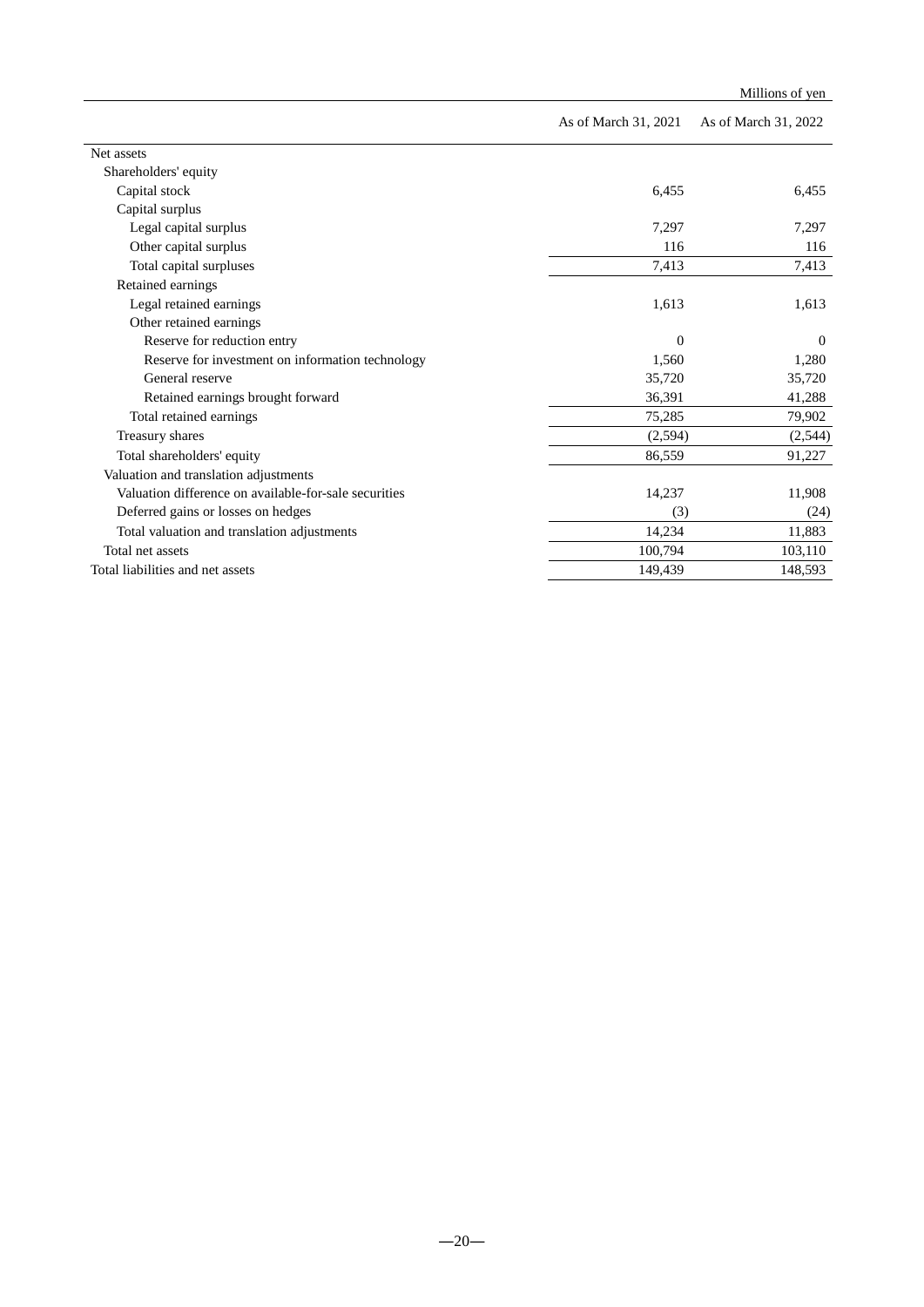# (2) Income Statements (Non-consolidated)

|                                                      |                              | Millions of yen              |
|------------------------------------------------------|------------------------------|------------------------------|
|                                                      | Year ended                   | Year ended                   |
|                                                      | March 31, 2021               | March 31, 2022               |
|                                                      | Apr. 1, 2020 - Mar. 31, 2021 | Apr. 1, 2021 - Mar. 31, 2022 |
| Net sales of completed construction contracts        | 108,667                      | 107,435                      |
| Cost of sales of completed construction contracts    | 88,998                       | 88,835                       |
| Gross profit on completed construction contracts     | 19,668                       | 18,599                       |
| Selling, general and administrative expenses         |                              |                              |
| Directors' compensations                             | 399                          | 359                          |
| Employees' salaries and allowances                   | 6,039                        | 5,560                        |
| Provision for directors' bonuses                     | 61                           | 40                           |
| Retirement benefit expenses                          | 385                          | 211                          |
| Provision for share-based remuneration for directors | 61                           | 40                           |
| Legal welfare expenses                               | 843                          | 844                          |
| Welfare expenses                                     | 362                          | 344                          |
| Repair and maintenance                               | 123                          | 123                          |
| Stationery expenses                                  | 460                          | 511                          |
| Correspondence and transportation expenses           | 459                          | 477                          |
| Power utilities expenses                             | 45                           | 50                           |
| Research study expenses                              | 377                          | 339                          |
| Advertising expenses                                 | 148                          | 107                          |
| Provision of allowance for doubtful accounts         | $\boldsymbol{0}$             | $\overline{4}$               |
| Entertainment expenses                               | 25                           | 32                           |
| Donation                                             | 5                            | $\overline{4}$               |
| Rents                                                | 974                          | 894                          |
| Depreciation                                         | 860                          | 837                          |
| Taxes and dues                                       | 457                          | 434                          |
| Insurance expenses                                   | 40                           | 42                           |
| Miscellaneous expenses                               | 1,006                        | 1,350                        |
| Total selling, general and administrative expenses   | 13,138                       | 12,610                       |
| Operating income                                     | 6,530                        | 5,989                        |
| Non-operating income                                 |                              |                              |
| Interest income                                      | $\boldsymbol{0}$             | 2                            |
| Interest on securities<br>Dividends income           | $\overline{0}$               | $\mathbf{0}$                 |
| Dividends income of insurance                        | 2,799                        | 3,586<br>157                 |
| Real estate rent                                     | 145<br>169                   | 195                          |
| Foreign exchange gains                               | 81                           | 138                          |
| Technical advisory fee                               | 1,359                        | 1,249                        |
| Other                                                | 33                           | 97                           |
| Total non-operating income                           | 4,590                        | 5,428                        |
| Non-operating expenses                               |                              |                              |
| Interest expenses                                    | 14                           | 12                           |
| Sales discounts                                      | 101                          |                              |
| Rent expenses on real estates                        | 48                           | 35                           |
| Provision of allowance for doubtful accounts         | 213                          | $\boldsymbol{0}$             |
| Other                                                | 52                           | 47                           |
| Total non-operating expenses                         | 430                          | 95                           |
| Ordinary income                                      | 10,690                       | 11,323                       |
|                                                      |                              |                              |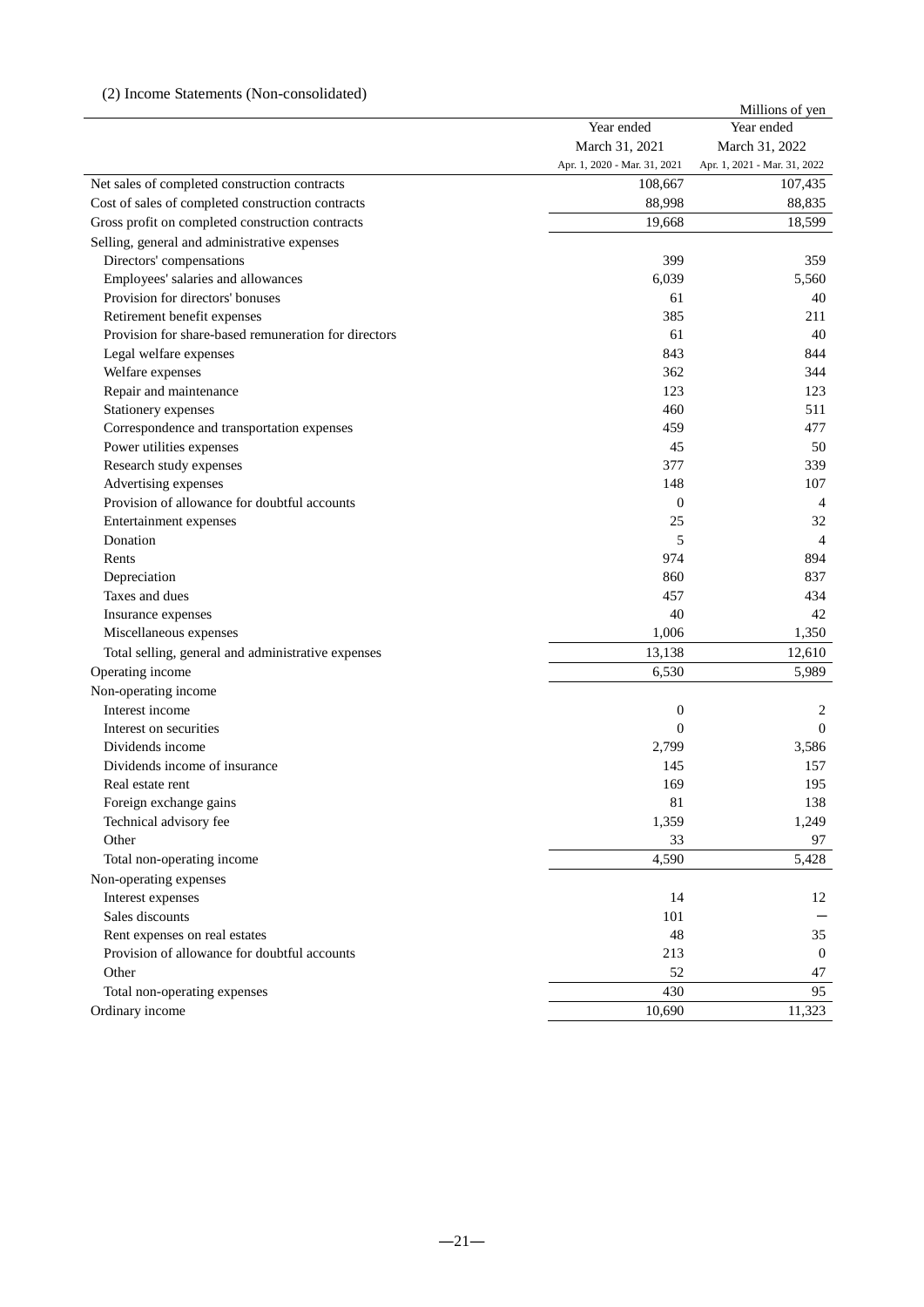|                                                            |                              | Millions of yen              |
|------------------------------------------------------------|------------------------------|------------------------------|
|                                                            | Year ended                   | Year ended                   |
|                                                            | March 31, 2021               | March 31, 2022               |
|                                                            | Apr. 1, 2020 - Mar. 31, 2021 | Apr. 1, 2021 - Mar. 31, 2022 |
| Extraordinary income                                       |                              |                              |
| Gain on disposal of non-current assets                     | 592                          | $\theta$                     |
| Gain on sales of investment securities                     |                              | 1,177                        |
| Total extraordinary income                                 | 592                          | 1,178                        |
| <b>Extraordinary losses</b>                                |                              |                              |
| Loss on disposal of non-current assets                     | 420                          | 42                           |
| Impairment loss                                            | 353                          | $\Omega$                     |
| Loss on valuation of shares of subsidiaries and associates | 729                          | 62                           |
| Business restructuring expenses                            |                              | 2,461                        |
| Total extraordinary losses                                 | 1,502                        | 2,566                        |
| Income before income taxes                                 | 9,779                        | 9,935                        |
| Income taxes-current                                       | 2,530                        | 2,303                        |
| Income taxes-deferred                                      | 480                          | (25)                         |
| Total income taxes                                         | 3,010                        | 2,278                        |
| Profit                                                     | 6,769                        | 7,657                        |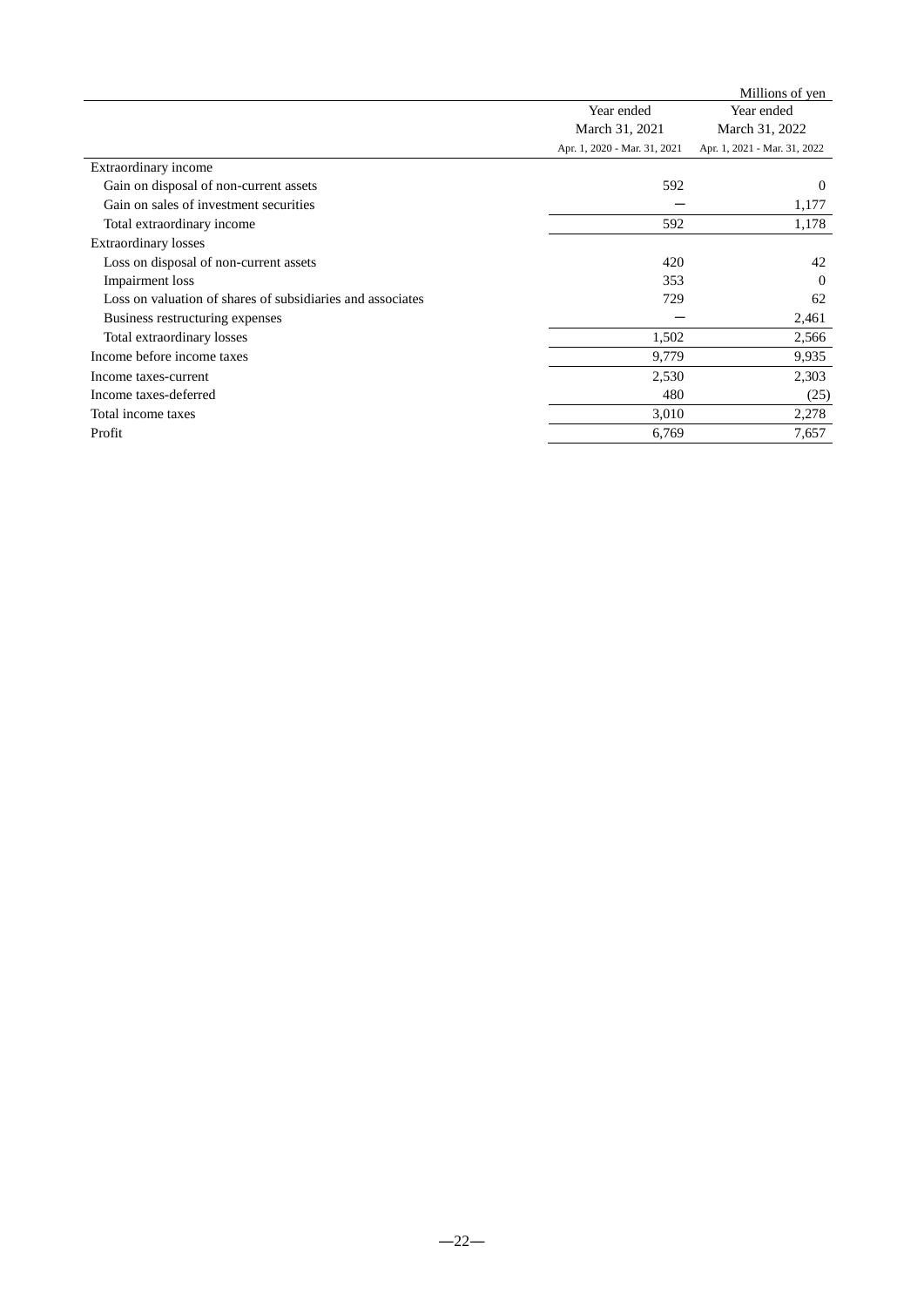### (3) Statements of Changes in Net Assets (Non-consolidated)

# Year ended March 31, 2021 (April 1, 2020 through March 31, 2021)

Shareholders' equity Capital stock Capital surplus and all retained earnings Legal capital surplus Other capital surplus Total Capital surplus Legal retained earnings Other retained earnings Reserve for reduction entry Reserve for investment on information technology General reserve Balance at the beginning of current period  $\begin{vmatrix} 6,455 & 7,297 \\ 116 & 7,413 & 1,613 \end{vmatrix}$  0 1,840 35,720 Cumulative effects of changes in accounting policies Restated balance 19 1,840 1 2,5720 16,455 1,613 1,613 1,613 1,613 1,614 1,613 1,614 1,613 1,613 1,613 1,613 1,613 1,613 1,613 1,613 1,613 1,613 1,613 1,613 1,613 1,613 1,613 1,613 1,613 1,613 1,613 1,613 1,613 1,613 1,613 Changes of items during the period Provision of reserve for investment on Frovision of reserve for investment on<br>information technology 200 Reversal of reserve for investment on have start of the control of the control of the control of the control of the control of the control of the control of the control of the control of the control of the control of the control of the control of the control o Dividends of surplus Profit Purchase of treasury shares Disposal of treasury shares Net changes of items other than shareholders' equity Total changes of items during the period - - - - - - (280) - Balance at the end of current period 6,455 7,297 116 7,413 1,613 0 1,560 35,720

#### Millions of yen

|                                                                     |                                      | Shareholders' equity  |                    | Valuation and translation adjustments |                                 |              |                                                   |                     |
|---------------------------------------------------------------------|--------------------------------------|-----------------------|--------------------|---------------------------------------|---------------------------------|--------------|---------------------------------------------------|---------------------|
|                                                                     |                                      | Retained earnings     |                    |                                       | Valuation                       |              |                                                   |                     |
|                                                                     | Other retained<br>earnings           | <b>Total Retained</b> | Treasury<br>shares | Total<br>Shareholders                 | difference on<br>available-for- | or losses on | Deferred gains Total valuation<br>and translation | Total<br>Net assets |
|                                                                     | Retained earnings<br>brought forward | earnings              |                    | equity                                | sale securities                 | hedges       | adjustments                                       |                     |
| Balance at the beginning of current period                          | 32,763                               | 71,937                | (2, 593)           | 83,212                                | 8,376                           | (0)          | 8,376                                             | 91,588              |
| Cumulative<br>effects<br>of<br>in<br>changes<br>accounting policies |                                      |                       |                    |                                       |                                 |              |                                                   |                     |
| Restated balance                                                    | 32,763                               | 71,937                | (2,593)            | 83,212                                | 8,376                           | (0)          | 8,376                                             | 91,588              |
| Changes of items during the period                                  |                                      |                       |                    |                                       |                                 |              |                                                   |                     |
| Provision of reserve for investment on<br>information technology    | (200)                                |                       |                    |                                       |                                 |              |                                                   |                     |
| Reversal of reserve for investment on<br>information technology     | 480                                  |                       |                    |                                       |                                 |              |                                                   |                     |
| Dividends of surplus                                                | (3,420)                              | (3,420)               |                    | (3,420)                               |                                 |              |                                                   | (3,420)             |
| Profit                                                              | 6,769                                | 6,769                 |                    | 6,769                                 |                                 |              |                                                   | 6,769               |
| Purchase of treasury shares                                         |                                      |                       | (0)                | (0)                                   |                                 |              |                                                   | (0)                 |
| Disposal of treasury shares                                         |                                      |                       |                    |                                       |                                 |              |                                                   |                     |
| Net changes of items other than<br>shareholders' equity             |                                      |                       |                    |                                       | 5,860                           | (3)          | 5,857                                             | 5,857               |
| Total changes of items during the period                            | 3,628                                | 3,348                 | (0)                | 3,347                                 | 5,860                           | (3)          | 5,857                                             | 9,205               |
| Balance at the end of current period                                | 36,391                               | 75,285                | (2, 594)           | 86,559                                | 14,237                          | (3)          | 14,234                                            | 100,794             |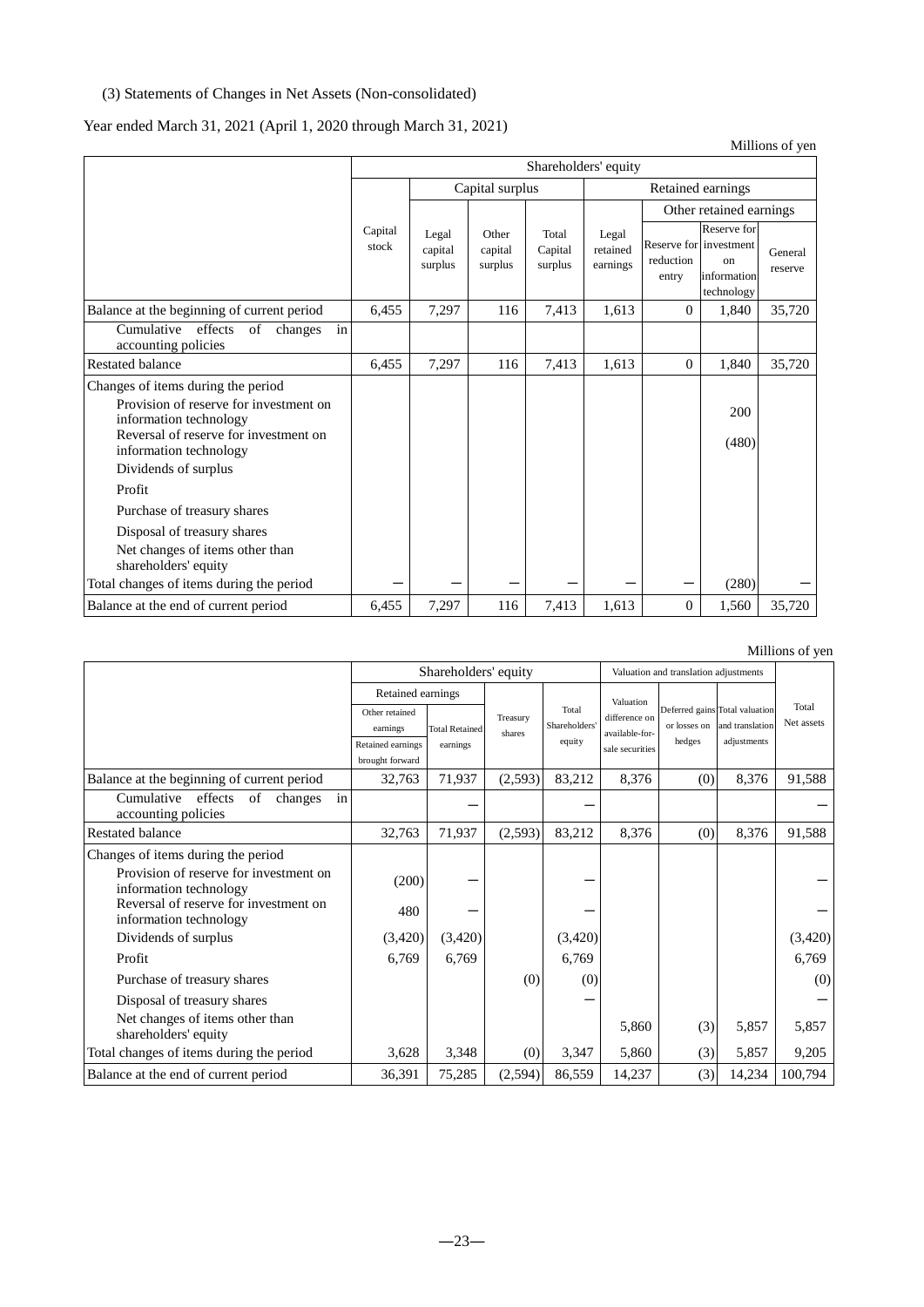Millions of yen

|                                                                                                                                                                                                                                                                                                                                      | Shareholders' equity |                             |                             |                             |                               |                         |                                                                          |                    |  |  |  |
|--------------------------------------------------------------------------------------------------------------------------------------------------------------------------------------------------------------------------------------------------------------------------------------------------------------------------------------|----------------------|-----------------------------|-----------------------------|-----------------------------|-------------------------------|-------------------------|--------------------------------------------------------------------------|--------------------|--|--|--|
|                                                                                                                                                                                                                                                                                                                                      |                      |                             | Capital surplus             | Retained earnings           |                               |                         |                                                                          |                    |  |  |  |
|                                                                                                                                                                                                                                                                                                                                      |                      |                             |                             |                             |                               | Other retained earnings |                                                                          |                    |  |  |  |
|                                                                                                                                                                                                                                                                                                                                      | Capital<br>stock     | Legal<br>capital<br>surplus | Other<br>capital<br>surplus | Total<br>Capital<br>surplus | Legal<br>retained<br>earnings | reduction<br>entry      | Reserve for<br>Reserve for investment<br>on<br>information<br>technology | General<br>reserve |  |  |  |
| Balance at the beginning of current period                                                                                                                                                                                                                                                                                           | 6,455                | 7,297                       | 116                         | 7,413                       | 1,613                         | $\Omega$                | 1,560                                                                    | 35,720             |  |  |  |
| in<br>Cumulative<br>effects<br>of<br>changes<br>accounting policies                                                                                                                                                                                                                                                                  |                      |                             |                             |                             |                               |                         |                                                                          |                    |  |  |  |
| <b>Restated balance</b>                                                                                                                                                                                                                                                                                                              | 6,455                | 7,297                       | 116                         | 7,413                       | 1,613                         | $\mathbf{0}$            | 1,560                                                                    | 35,720             |  |  |  |
| Changes of items during the period<br>Provision of reserve for investment on<br>information technology<br>Reversal of reserve for investment on<br>information technology<br>Dividends of surplus<br>Profit<br>Purchase of treasury shares<br>Disposal of treasury shares<br>Net changes of items other than<br>shareholders' equity |                      |                             |                             |                             |                               |                         | 200<br>(480)                                                             |                    |  |  |  |
| Total changes of items during the period                                                                                                                                                                                                                                                                                             |                      |                             |                             |                             |                               |                         | (280)                                                                    |                    |  |  |  |
| Balance at the end of current period                                                                                                                                                                                                                                                                                                 | 6,455                | 7,297                       | 116                         | 7,413                       | 1,613                         | $\theta$                | 1,280                                                                    | 35,720             |  |  |  |

|                                                                     |                   |                       |                                    |                                       |                                |              |                 | ************************* |
|---------------------------------------------------------------------|-------------------|-----------------------|------------------------------------|---------------------------------------|--------------------------------|--------------|-----------------|---------------------------|
|                                                                     |                   | Shareholders' equity  |                                    | Valuation and translation adjustments |                                |              |                 |                           |
|                                                                     | Retained earnings |                       |                                    |                                       | Valuation                      |              |                 |                           |
|                                                                     | Other retained    |                       | Total<br>difference on<br>Treasury |                                       | Deferred gains Total valuation | Total        |                 |                           |
|                                                                     | earnings          | <b>Total Retained</b> | shares                             | Shareholders                          | available-for-                 | or losses on | and translation | Net assets                |
|                                                                     | Retained earnings | earnings              |                                    | equity                                | sale securities                | hedges       | adjustments     |                           |
|                                                                     | brought forward   |                       |                                    |                                       |                                |              |                 |                           |
| Balance at the beginning of current period                          | 36,391            | 75,285                | (2,594)                            | 86,559                                | 14,237                         | (3)          | 14,234          | 100,794                   |
| in<br>Cumulative<br>effects<br>of<br>changes<br>accounting policies | 38                | 38                    |                                    | 38                                    |                                |              |                 | 38                        |
| <b>Restated balance</b>                                             | 36,430            | 75,324                | (2,594)                            | 86,598                                | 14,237                         | (3)          | 14,234          | 100,832                   |
| Changes of items during the period                                  |                   |                       |                                    |                                       |                                |              |                 |                           |
| Provision of reserve for investment on<br>information technology    | (200)             |                       |                                    |                                       |                                |              |                 |                           |
| Reversal of reserve for investment on<br>information technology     | 480               |                       |                                    |                                       |                                |              |                 |                           |
| Dividends of surplus                                                | (3,078)           | (3,078)               |                                    | (3,078)                               |                                |              |                 | (3,078)                   |
| Profit                                                              | 7,657             | 7,657                 |                                    | 7,657                                 |                                |              |                 | 7,657                     |
| Purchase of treasury shares                                         |                   |                       | (1)                                | (1)                                   |                                |              |                 | (1)                       |
| Disposal of treasury shares                                         |                   |                       | 51                                 | 51                                    |                                |              |                 | 51                        |
| Net changes of items other than<br>shareholders' equity             |                   |                       |                                    |                                       | (2,329)                        | (21)         | (2,350)         | (2,350)                   |
| Total changes of items during the period                            | 4,858             | 4,578                 | 50                                 | 4,628                                 | (2,329)                        | (21)         | (2,350)         | 2,278                     |
| Balance at the end of current period                                | 41,288            | 79,902                | (2,544)                            | 91,227                                | 11,908                         | (24)         | 11,883          | 103,110                   |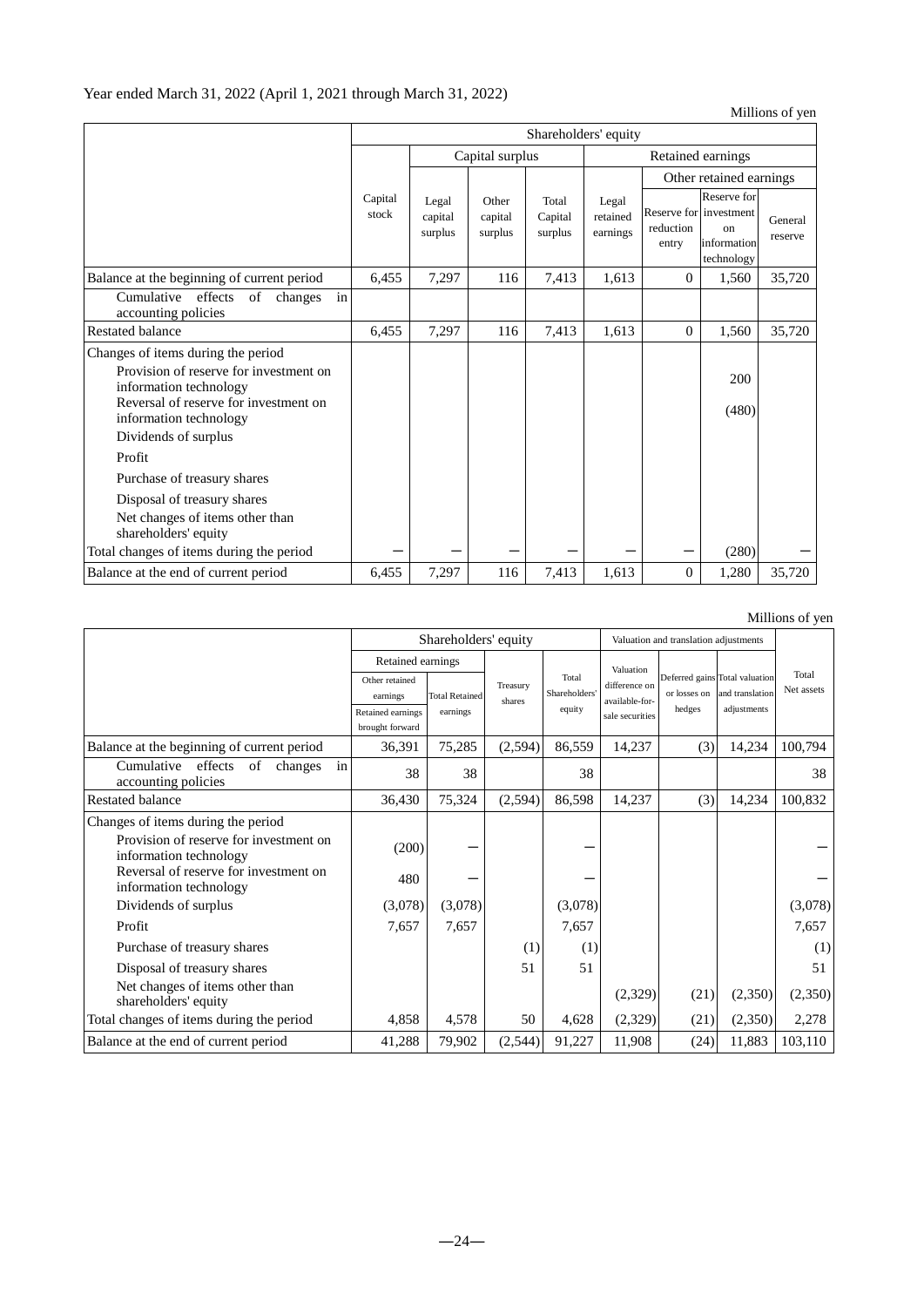#### (Change in accounting policy)

#### (Application of Accounting Standard for Revenue Recognition, etc.)

The "Accounting Standard for Revenue Recognition" (ASBJ Statement No. 29, March 31, 2020, hereinafter referred to as "Revenue Recognition Accounting Standard"), etc. have been applied from the beginning of the fiscal year. In accordance with the Revenue Recognition Accounting Standard etc., revenue is recognized at the amount expected to be received in exchange for the promised goods or services when the control of the goods or services is transferred to the customer. Regarding construction contracts and so on, as a result of examining the identification of performance obligations and the timing of its satisfaction, revenue recognition method has been changed to recognize revenue over time after the application of the Revenue Recognition Accounting Standard etc., though previously the percentage-ofcompletion method had been applied for construction contracts for which the completion of a certain percentage of the entire work is reliably recognizable and the completed-contract method had been applied for the other construction contracts.

Regarding maintenance contracts and so on, as a result of examining the identification of performance obligations and the timing of its satisfaction, revenue recognition method has been changed to recognize revenue over time after the application of the Revenue Recognition Accounting Standard, though previously revenue had been recognized when service is completely rendered.

The progress of satisfaction of performance obligations in revenue recognition over time is measured by the ratio of incurred costs to estimated total costs (input methods). In addition, revenue is recognized by cost recovery method in case incurred costs are expected to be recoverable though the progress of satisfaction of performance obligations cannot be reasonably measured.

In addition, the sales discount recorded as non-operating expenses in the previous fiscal year is deducted from the net sales of completed construction contracts from this fiscal year.

The application of the Revenue Recognition Accounting Standard etc. is pursuant to the transitional treatment stipulated in the proviso of Paragraph 84 of the Revenue Recognition Accounting Standard. The cumulative effect when applying the Revenue Recognition Accounting Standard etc. retrospectively from before the beginning of the fiscal year is added to or subtracted from the retained earnings at the beginning of the fiscal year, and thus the Revenue Recognition Accounting Standard etc. have been applied from the beginning balance.

As a result, net sales of completed construction contracts increased by 173 million yen, cost of sales of completed construction contracts increased by 200 million yen, gross profit on completed construction contracts and operating income decreased by 27 million yen, ordinary income and profit before income taxes decreased by 13 million yen respectively. Also, beginning balance of retained earnings increased by 38 million yen, net assets per share increased by 0.74 yen and net income per share decreased by 0.40 yen respectively.

#### (Application of Accounting Standard for Fair Value Measurement, etc.)

The "Accounting Standard for Fair Value Measurement" (ASBJ Statement No. 30, July 4, 2019, hereinafter referred to as "Fair Value Measurement Accounting Standard") etc., have been applied from the beginning of the fiscal year. In accordance with the transitional treatment stipulated in the Paragraph 19 of Fair Value Measurement Accounting Standard and stipulated in the Paragraph 44-2 of "Accounting Standard for Financial Instruments" (ASBJ Statement No. 10, July 4, 2019), the new accounting policy stipulated by the Fair Value Measurement Accounting Standard, etc. are applied in the future. These applications have no impact on the financial statements.

(Additional information)

#### (Effects of the spread of COVID-19)

The future outlook of the world economy and market environment for the Company are on a recovery trend due to widespread vaccine rollouts and so on, though they remain highly uncertain because the effects of the COVID-19 still continue due to widespread of new variant of the COVID-19 and so on.

Under these circumstances, accounting estimates for the valuation of shares of subsidiaries and associates and so on in the fiscal year are performed based on the assumption that capital investment will recover mainly in North America, Japan, China, India and so on in the future.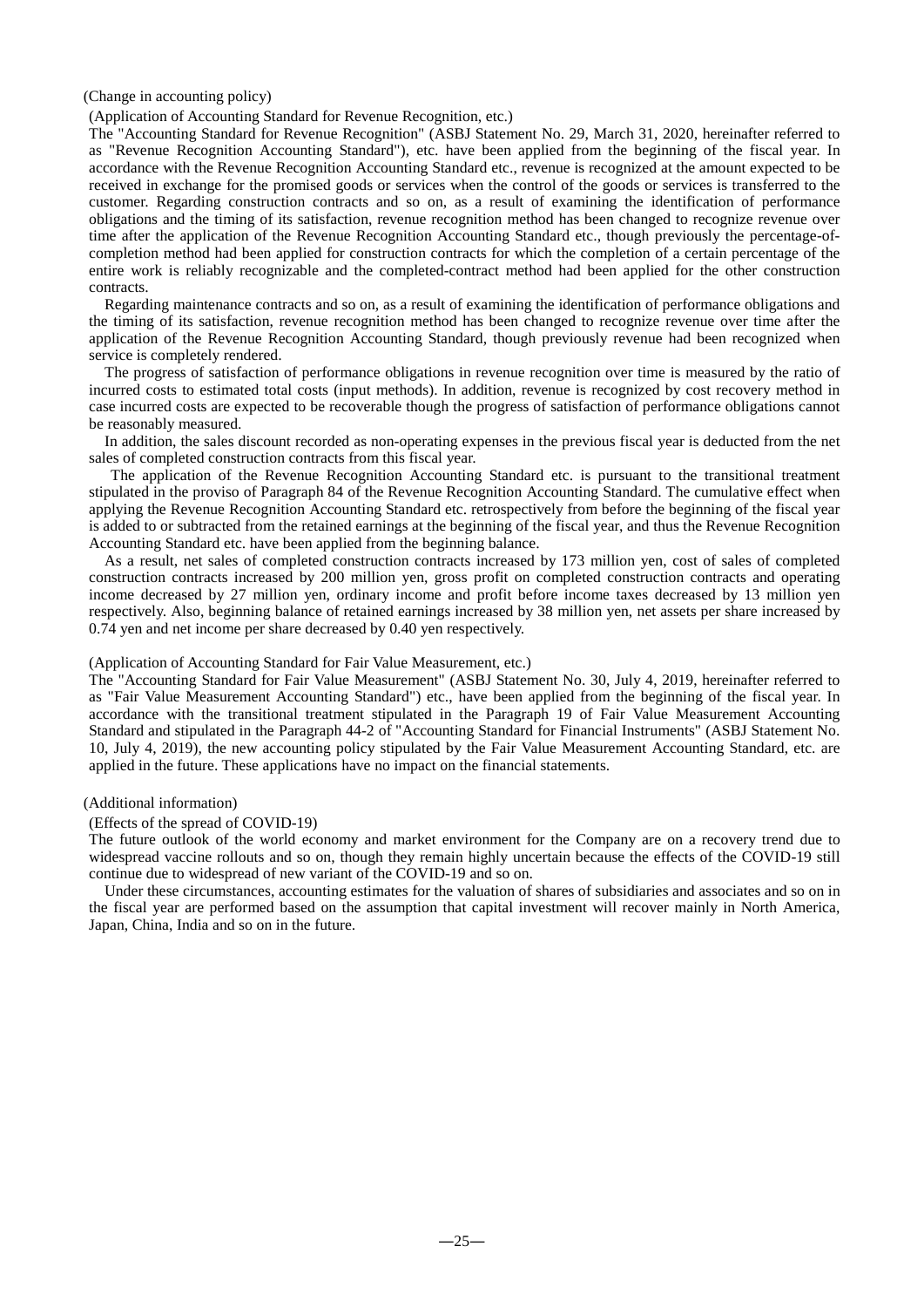### (Supplementary information)

1. Statement for orders-received, net sales of completed construction contracts, and construction carried forward by each division (consolidated) Millions of yen

|                                                                                      | Year ended March 31, 2021<br>(Apr. 1, 2020 - Mar. 31, 2021) |               | Year ended March 31, 2022<br>(Apr. 1, 2021 - Mar. 31, 2022) |  |                        | <b>MILITORS</b> OF YOU<br>Increase (decrease) |                     |              |                              |
|--------------------------------------------------------------------------------------|-------------------------------------------------------------|---------------|-------------------------------------------------------------|--|------------------------|-----------------------------------------------|---------------------|--------------|------------------------------|
|                                                                                      | Amounts                                                     |               | $\%$                                                        |  | Amounts                | $\%$                                          |                     | Amounts      | $\%$                         |
| Orders-received                                                                      |                                                             |               |                                                             |  |                        |                                               |                     |              |                              |
| Green Technology System Division                                                     |                                                             |               |                                                             |  |                        |                                               |                     |              |                              |
| <b>HVAC</b> for buildings                                                            | 45,910                                                      |               | 22.9                                                        |  | 43,329                 | 18.7                                          |                     | (2,581)      | (5.6)                        |
| <b>Industrial HVAC</b>                                                               | 89,607                                                      |               | 44.7                                                        |  | 115,588                | 49.8                                          |                     | 25,981       | 29.0                         |
| Total                                                                                | 135,518                                                     |               | 67.6                                                        |  | 158,917                | 68.5                                          |                     | 23,399       | 17.3                         |
| [Overseas]                                                                           | 38,800                                                      |               | $19.4$ 11                                                   |  | 35,964 ]               | $15.5$ 1                                      |                     | $(2,835)$ ][ | $(7.3)$ ]                    |
| Paint Finishing System Division                                                      | 64,951                                                      |               | 32.4                                                        |  | 73,202                 | 31.5                                          |                     | 8,251        | 12.7                         |
| [Overseas]                                                                           | 49,528                                                      | $\frac{1}{1}$ | $24.7$                                                      |  | 52,686                 | $22.7$ ]                                      |                     | $3,158$ ]    | $6.4 \text{ }$               |
| Total                                                                                | 200,469                                                     |               | 100.0                                                       |  | 232,120                | 100.0                                         |                     | 31,651       | 15.8                         |
| [Overseas]                                                                           | 88,328 ]<br>ſ                                               |               | 44.1 11                                                     |  | 88,650<br>$\mathbf{1}$ | 38.2 ]                                        | $\overline{1}$      | $322$ ]      | $0.4 \; 1$<br>$\overline{1}$ |
| Net sales of completed construction<br>contracts<br>Green Technology System Division |                                                             |               |                                                             |  |                        |                                               |                     |              |                              |
| <b>HVAC</b> for buildings                                                            | 40,952                                                      |               | 20.2                                                        |  | 40,978                 | 19.6                                          |                     | 26           | 0.1                          |
| <b>Industrial HVAC</b>                                                               | 93,099                                                      |               | 46.0                                                        |  | 93,414                 | 44.6                                          |                     | 315          | 0.3                          |
| Total                                                                                | 134,051                                                     |               | 66.2                                                        |  | 134,393                | 64.2                                          |                     | 341          | 0.3                          |
| [Overseas]                                                                           | 37,290                                                      | 11            | $18.4$ 1                                                    |  | 40,255<br>1            | 19.2                                          | 1<br>$\overline{1}$ | 2,964<br>Ш   | $8.0$ 1                      |
| Paint Finishing System Division                                                      | 68,497                                                      |               | 33.8                                                        |  | 74,867                 | 35.8                                          |                     | 6,370        | 9.3                          |
| [Overseas]                                                                           | 55,500 ]                                                    |               | $27.4$ ]                                                    |  | 61,297                 | 29.3 ]<br>$1\vert$ [                          | l [                 | $5,796$ ]    | $10.4$ ]                     |
| Total                                                                                | 202,548                                                     |               | 100.0                                                       |  | 209,261                | 100.0                                         |                     | 6,712        | 3.3                          |
| [Overseas]                                                                           | 92,791<br>ſ                                                 |               | $45.8$                                                      |  | 101,552                | 48.5                                          | 1                   | $8,761$      | 9.4 ]                        |
| Construction carried forward                                                         |                                                             |               |                                                             |  |                        |                                               |                     |              |                              |
| Green Technology System Division                                                     |                                                             |               |                                                             |  |                        |                                               |                     |              |                              |
| HVAC for buildings                                                                   | 50,563                                                      |               | 29.3                                                        |  | 52,777                 | 26.6                                          |                     | 2,214        | 4.4                          |
| <b>Industrial HVAC</b>                                                               | 67,477                                                      |               | 39.2                                                        |  | 90,388                 | 45.6                                          |                     | 22,910       | 34.0                         |
| Total                                                                                | 118,041                                                     |               | 68.5                                                        |  | 143,166                | 72.2                                          |                     | 25,125       | 21.3                         |
| [Overseas]                                                                           | $36,939$                                                    |               | $21.4$ ]                                                    |  | 33,672<br>11           | 17.0                                          | 1<br>$\overline{1}$ | $(3,266)$ ]  | $(8.8)$ ]                    |
| Paint Finishing System Division                                                      | 54,189                                                      |               | 31.5                                                        |  | 55,123                 | 27.8                                          |                     | 933          | 1.7                          |
| [Overseas]                                                                           | 45,212                                                      | $\Box$        | $26.3$ ]                                                    |  | 39,218<br>1            | $19.8$ ]                                      |                     | $(5,993)$ ][ | $(13.3)$ ]                   |
| Total                                                                                | 172,231                                                     |               | 100.0                                                       |  | 198,289                | 100.0                                         |                     | 26,058       | 15.1                         |
| [Overseas]                                                                           | 82,151<br>ſ                                                 | $\mathbf{1}$  | 47.7 ]<br>I                                                 |  | 72,891                 | $36.8$ ]                                      |                     | $(9,260)$ ]  | $(11.3)$ ]                   |

(Note) 1. The amounts of orders received, net sales of completed construction contracts, and construction carried forward are the transacted amount with external customers.

2.In the previous consolidated fiscal year, there is 6 million yen difference between net sales of completed construction contracts of 134,051 million yen and total sales of 134,058 million yen in the segment information by the Green Technology System Division.

There is 0 million yen difference between net sales of completed construction contracts of 68,497 million yen and total sales of 68,497 million yen in the segment information by Paint Finishing System Division.

Above differences are due to intersegment sales.

3.In the consolidated fiscal year, there is 6 million yen difference between net sales of completed construction contracts of 134,393 million yen and total sales of 134,399 million yen in the segment information by the Green Technology System Division.

There is 14 million yen difference between net sales of completed construction contracts of 74,867 million yen and total sales of 74,882 million yen in the segment information by Paint Finishing System Division. Above differences are due to intersegment sales.